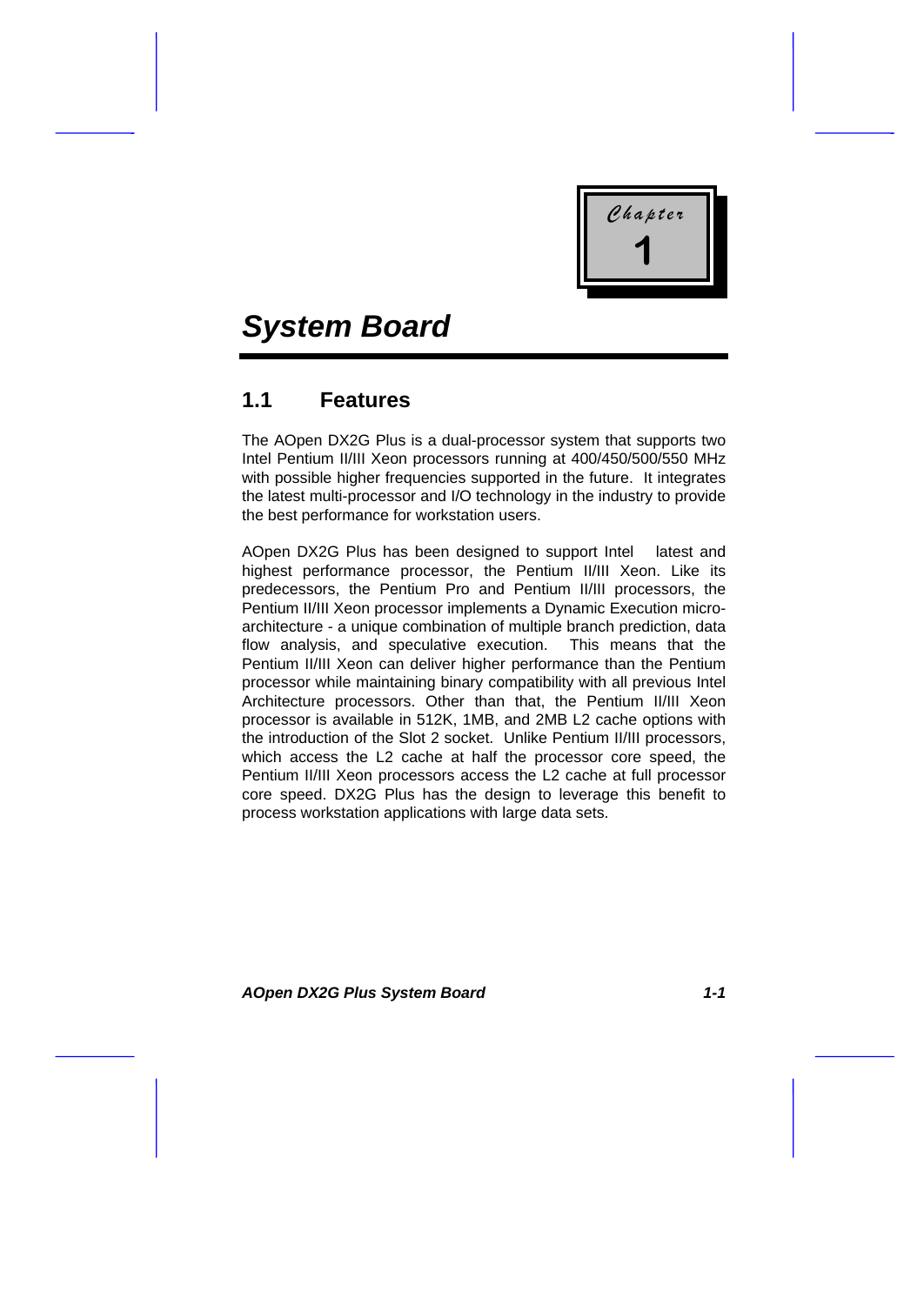AOpen DX2G Plus was designed to support 100MHz front side bus processors to maximize the performance of Pentium II/III Xeon processors. It also provides 72-bit PC-100 ECC SDRAM DIMM support to expand both memory bandwidth and data correction to the limit. With four DIMM sockets, DX2G Plus supports up to 2GB system memory which is enough for almost all workstation applications and even more than most Unix workstations.

Keeping in mind that graphics performance is key for workstation users, AOpen DX2G Plus supports an AGP 1X/2X graphics port so the graphical data transmission bandwidth can reach up to 533MB/s, four times higher than that of traditional PCI VGA transmission. With DX2G Plus, Acer also provides several leading edge professional graphics solutions for high-end workstation users.

To eliminate the I/O bottleneck common in traditional workstations, AOpen DX2G Plus has a built-in dual channel Ultra2 SCSI (Small Computer System Interface) system. This system enables the throughput of a single channel SCSI bus to reach 80MB/s. Therefore, the system throughput can reach 160MB/s, four times higher than the original single channel Ultra-wide SCSI system. This system especially helps users with large storage data and heavy access traffics. AOpen DX2G Plus also supports narrow SCSI devices, like SCSI tape drives, and DAT, by populating a 50-pin fast SCSI connector on SCSI channel A.

AOpen DX2G Plus is a highly integrated system which tries to incorporate all workstation users' needs in one system. Besides the features introduced above, DX2G Plus also integrates the following features:

- PCI IDE Interface: For IDE devices to be used in the system. This interface supports Ultra DMA/33 and LS-120.
- USB (Universal Serial Bus): For users USB devices, if any.
- Two UART NS16C550 serial ports and one enhanced parallel port with Enhanced Parallel Port (EPP)/Extended Capabilities Port (ECP) support.

*1-2 System Guide*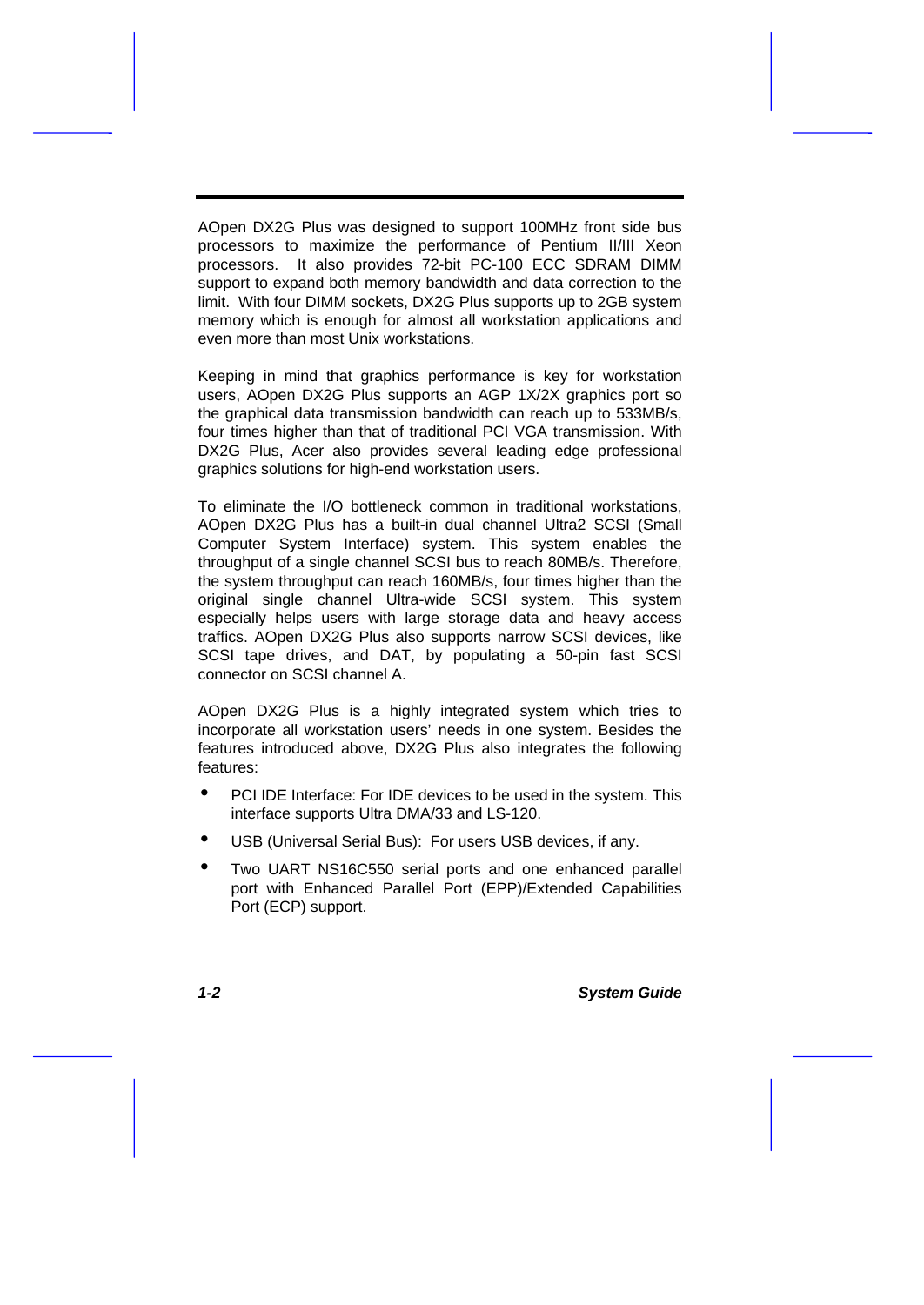• 10/100 Mb/s LAN: For SOHO (Small Office/Home Office) users to link with network environments. AOpen DX2G Plus also supports Wake-On-LAN (WOL) and Intel LDCM (LANDesk Client Manager) for easy management.

AOpen DX2G Plus supports a power-management function that conforms to the power-saving standards of the U.S. Environmental Protection Agency (EPA) Energy Star program. It also offers the Plug-and-Play feature. This feature saves the user from configuration troubles, thus making the system more user-friendly. For the default configuration, DX2G Plus is bundled with AOpen Bonus Pack which includes on board Lan and SCSI drivers, LDCM Utility, Anti-Virus and detail manual.

The system is fully compatible with major operating systems in the industry, like Windows NT, Windows 95/98, Novell Netware, Novell SFT III, SCO Open Server Unix/UnixWare. AOpen also plans to support Linux and Solaris when related drivers become available.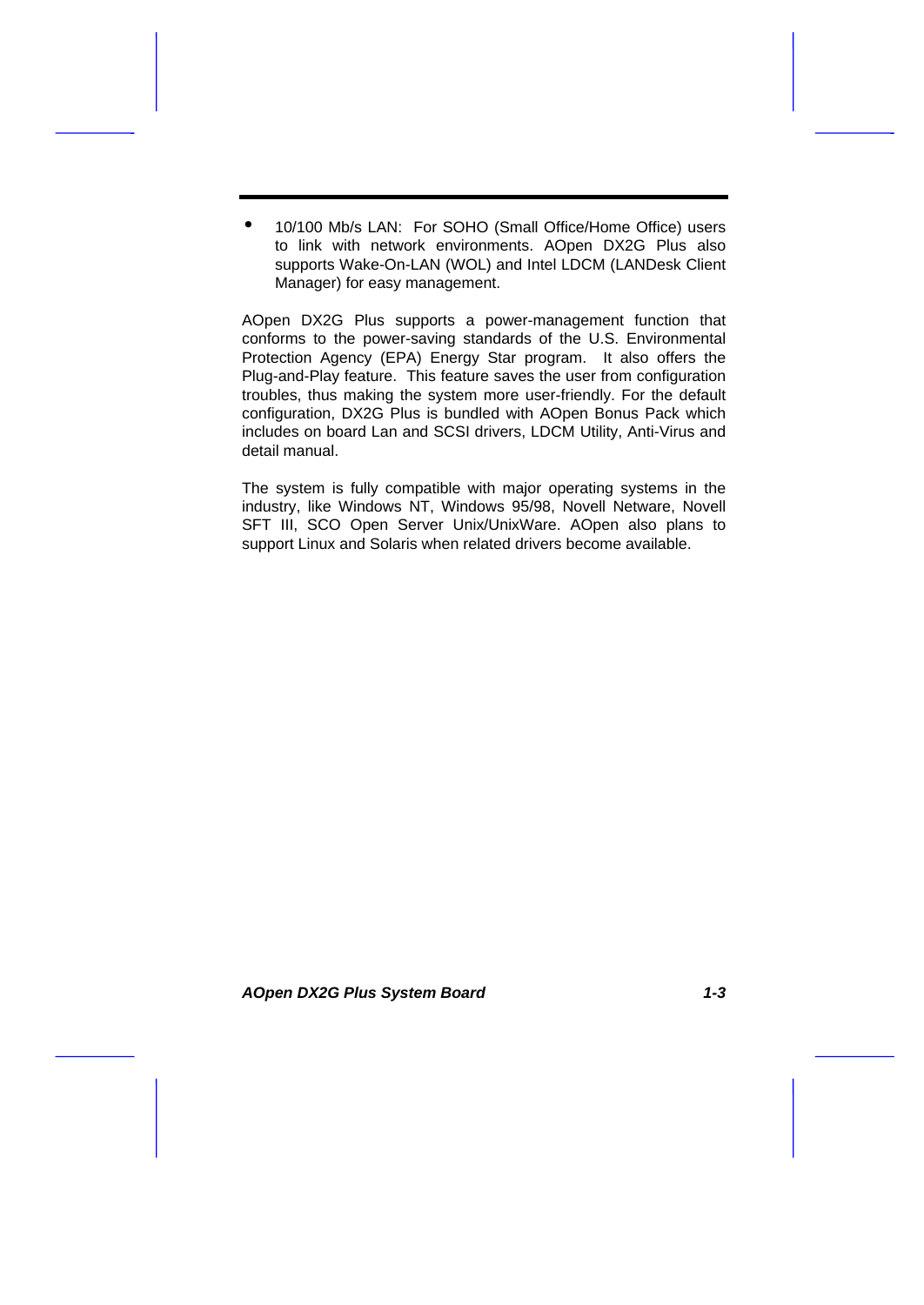# **1.2 Major Components**

AOpen DX2G Plus has the following major features:

- Supports dual Intel Pentium II/III Xeon processors running at 400/450/500/550 MHz (and possible higher frequencies) with an integrated 512K, 1MB or 2MB L2 write-back cache
- Four DIMM sockets that accept 16-, 32-, 64- 128-, 256 and 512MB DIMMs with a maximum of 2048 MB system memory
- One AGP, one ISA, and six PCI bus slots (one PCI and ISA shared slot)
- 512-KB Flash ROM for system BIOS
- System clock/calendar with battery backup
- One 50-pin fast SCSI and two 68-pin Ultra2 SCSI interfaces
- I/O APIC device for SMP interrupt support
- Integrates an enhanced PCI local bus IDE controller
- Intel 440GX chipset supports AGP (Accelerated Graphics Port) and Ultra DMA/33 functions
- 10/100 Mb/s Intel 82558 LAN chip that supports Wake-On-LAN (WOL)
- IDE hard disk and diskette drive interfaces
- Auxiliary power connector for 337W SPS (Optional) and 350W ATX power supply
- Super I/O, SCSI, memory and LAN Desk Client Manager (LDCM) controller chipsets
- **External ports:** 
	- - USB connectors PS/2-compatible keyboard port
		- RJ-45 jack PS/2-compatible mouse port
	- - Parallel port Serial port 1 and 2

*1-4 System Guide*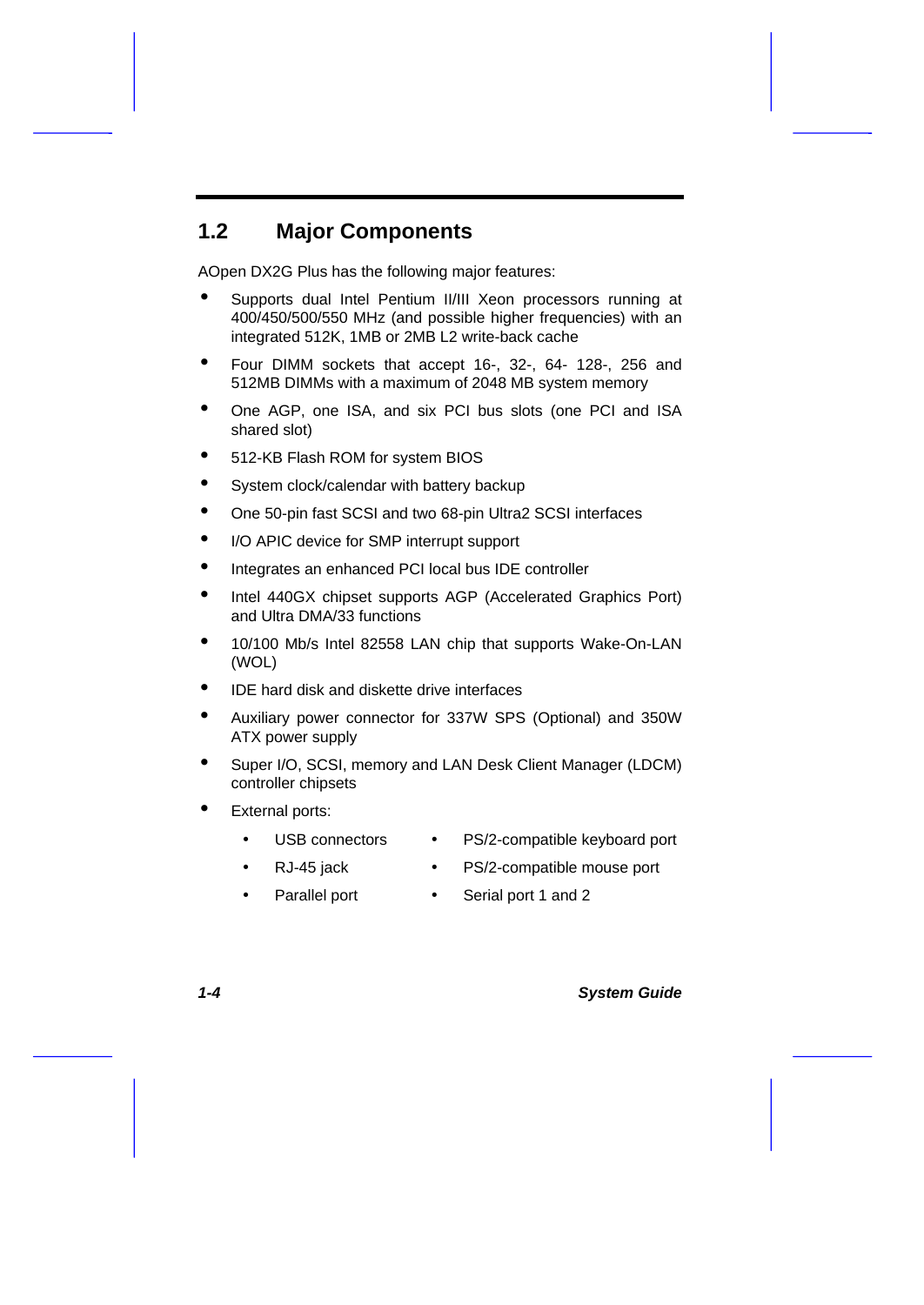# **1.3 Layout**



Figure 1-1 shows the system board components.

- *Mouse port*
- *Keyboard port*
- *Serial port 2*
- *Parallel port*
- *Serial port 1*
- *6 USB connectors*
- *7 RJ-45 LAN connector*
- *LAN controller*
- *9 AGP slot*
- *PCI slots*
- *ISA slot Intel 82371EB PIIX4E (PCI- ISA bridge)*
- *Intel 21152 (PCI-PCI bridge)*
- *Buzzer*
- *Adaptec 7896 SCSI controller*
- *Battery*
- *Feature Connector (supports Intel SMM cards)*
- *System BIOS*
- 

*Figure 1-1 System Board Layout*

- *RDM connectors*
- *Channel 2 fast/narrow SCSI connector (50-pin)*
- *Channel 1 Ultra-wide/Ultra-2 SCSI*
- *connector (68-pin) Channel 2 Ultra-wide/Ultra-2 SCSI*
- *connector (68-pin) FDD connector*
- *EIDE connector 2 (secondary*
- *channel)*<br>25 *EIDE con EIDE connector 1 (primary*
- *channel) DIMM sockets*
- *Intel 443GX system controller*
- *AT power connector*
- *ATX power connector*
- *Acer H90 / IDM(W) power connectors*
- *Slot-2 CPU sockets*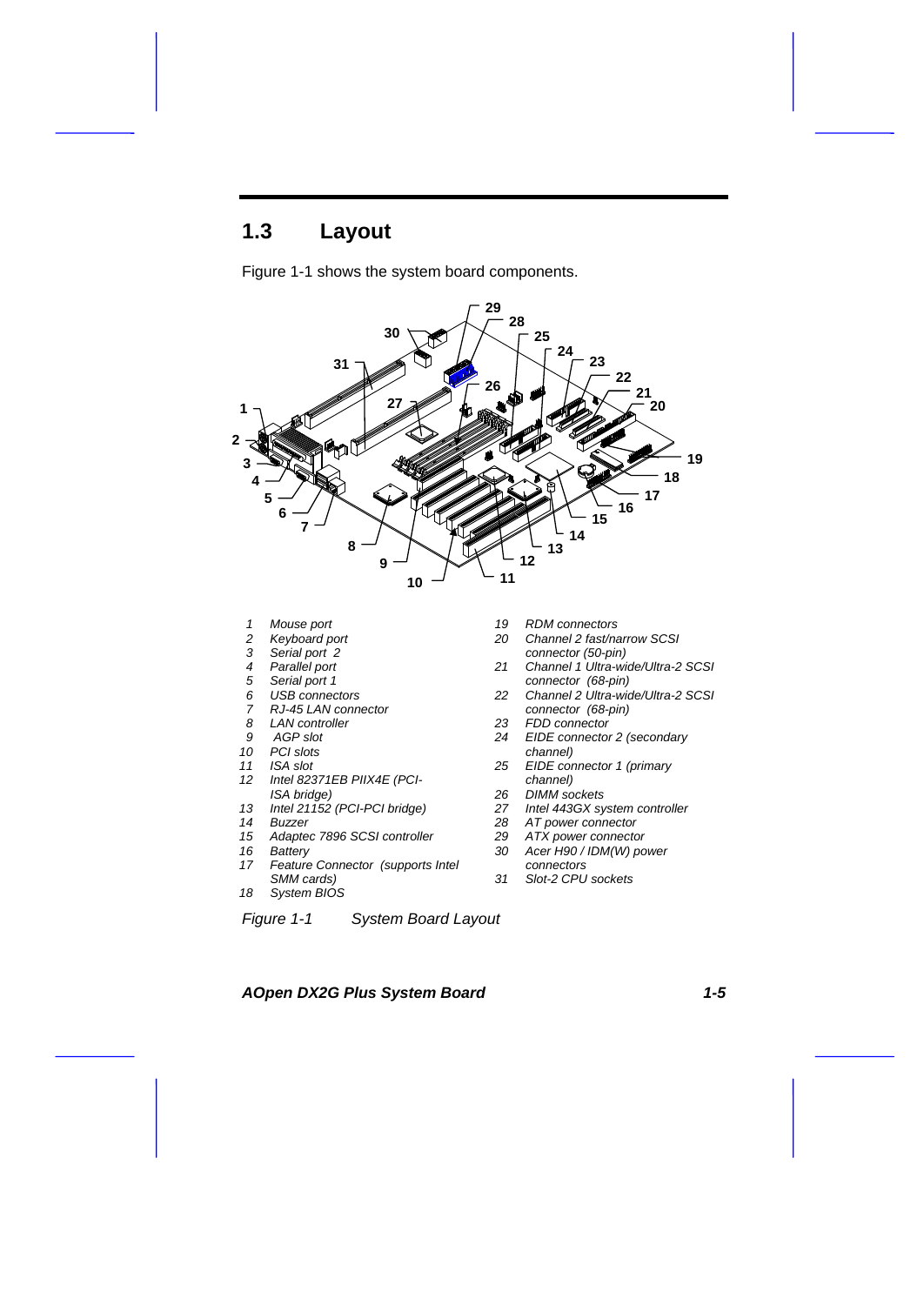# **1.4 Jumpers and Connectors**

## **1.4.1 Jumper and Connector Locations**

Figure 1-2 shows the jumper and connector locations on the system board.







*Jumpers are prefixed*  $P^*$  *. Connectors are prefixed N" . The blackened pin of a jumper or connector represents pin 1.*

*1-6 System Guide*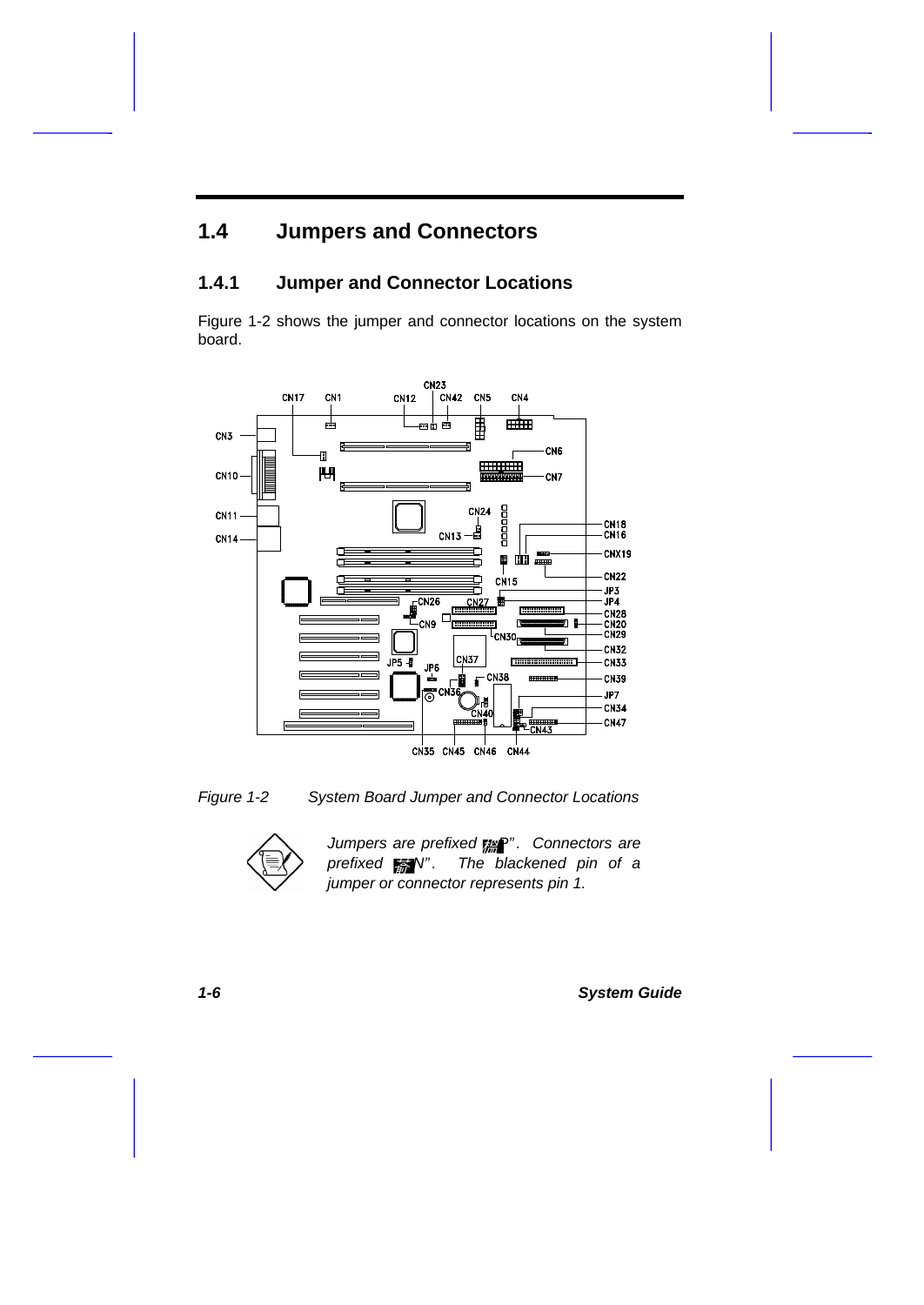# **1.4.2 Jumper Settings**

Table 1-1 lists the system board jumpers with their corresponding settings and functions.

| <b>Jumper</b>            | <b>Setting</b> | <b>Function</b>    |
|--------------------------|----------------|--------------------|
| <b>BIOS Logo</b><br>JP3  | $1 - 2^*$      | Logo               |
|                          | $2 - 3$        | OEM                |
| <b>Password Security</b> |                |                    |
| JP4                      | $1 - 2$        | Check password     |
|                          | $2 - 3*$       | Bypass password    |
| <b>Boot Block Mode</b>   |                |                    |
| JP <sub>5</sub>          | $1 - 2^*$      | Disabled           |
|                          | $2 - 3$        | Enabled            |
| Sound Output             |                |                    |
| JP6                      | $1 - 2^*$      | <b>Buzzer</b>      |
|                          | $2 - 3$        | Speaker            |
| <b>AlertPack Select</b>  |                |                    |
| JP7                      | $1 - 2/4 - 5$  | AlertPack and LM80 |
|                          | $2 - 3/5 - 6*$ | LM80 Only          |

*Table 1-1 System Board Jumper Settings*

\* Default

l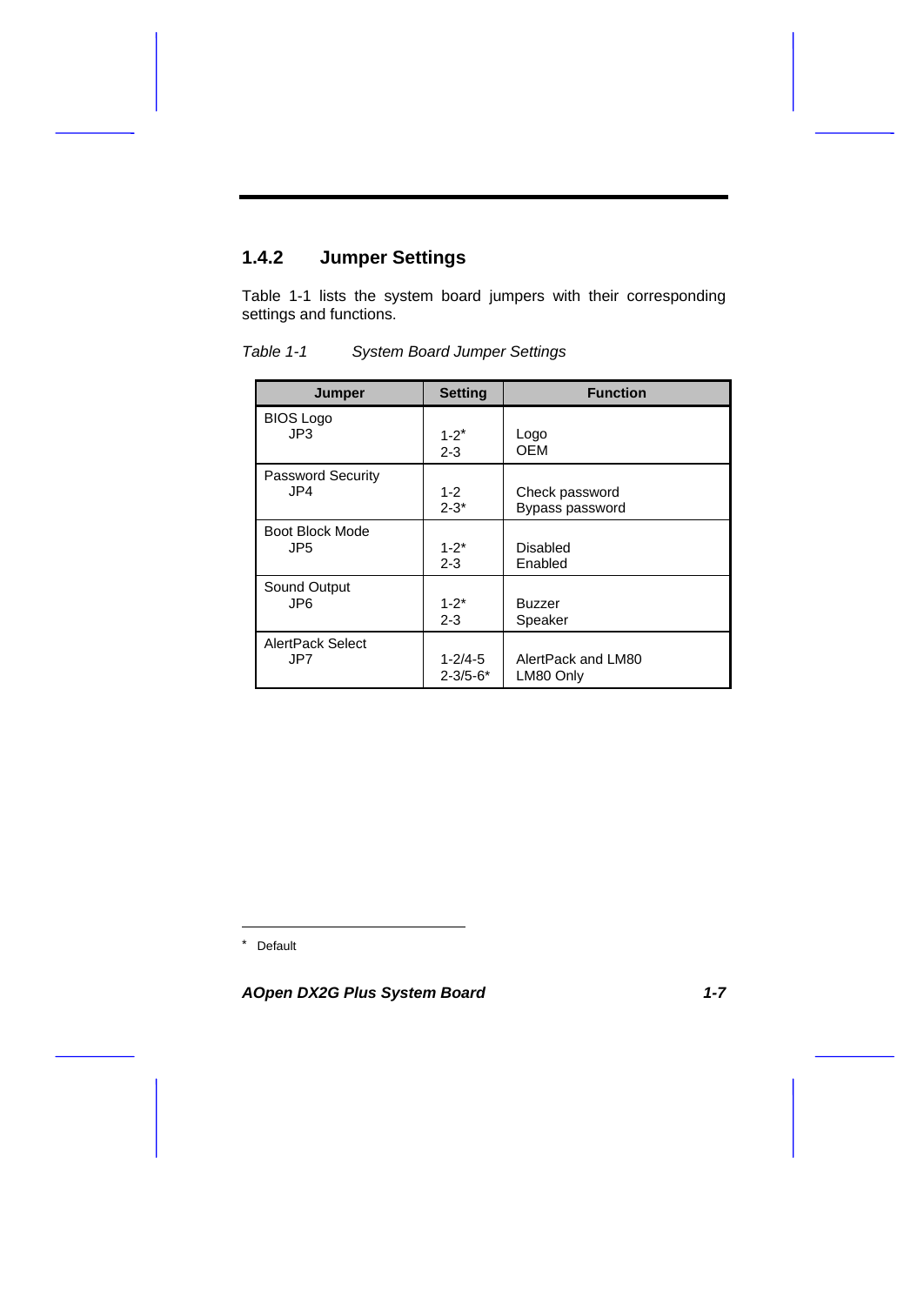# **1.4.3 Connector Functions**

Table 1-2 lists the different connectors on the system board and their respective functions.

| <b>Connector</b> | <b>Function</b>                                                   |
|------------------|-------------------------------------------------------------------|
| CN <sub>1</sub>  | <b>Cabinet Fan Connector</b>                                      |
| CN3              | Mouse (above) and Keyboard (below) Ports                          |
| CN4. CN5         | Specified Power Supply Connector                                  |
| CN <sub>6</sub>  | ATX 337W Power Connector (3.3V or 5V)                             |
| CN <sub>7</sub>  | AT Power Supply Connector                                         |
| CN <sub>9</sub>  | Modem Card Ring-in Connector                                      |
| <b>CN10</b>      | Parallel (above), Serial 1(left), and Serial 2 (right)<br>Ports   |
| <b>CN11</b>      | <b>USB Connectors</b>                                             |
| <b>CN12</b>      | <b>CPU1 Fan Connector</b>                                         |
| <b>CN13</b>      | <b>CPU2 Fan Connector</b>                                         |
| <b>CN14</b>      | RJ-45 (LAN) Port                                                  |
| <b>CN15</b>      | Fail Report LED Connector                                         |
| <b>CN16</b>      | <b>Cabinet Fan Connector</b>                                      |
| <b>CN17</b>      | <b>Cabinet Fan Connector</b>                                      |
| <b>CN18</b>      | <b>Cabinet Fan Connector</b>                                      |
| <b>CN20</b>      | 2 Color Power LED Connector                                       |
| <b>CN22</b>      | Redundant Power Status Connector (not used by<br>AOpen DX2G Plus) |
| <b>CN23</b>      | <b>CPU1 Temperature Connector</b>                                 |
| <b>CN24</b>      | CPU2 Temperature Connector                                        |
| <b>CN26</b>      | PC-PCI Connector (for Audio Card)                                 |
| <b>CN27</b>      | Primary IDE Connector                                             |
| <b>CN28</b>      | <b>FDD Connector</b>                                              |
| <b>CN29</b>      | SCSI Channel 2 Connector                                          |
| <b>CN30</b>      | Secondary IDE Connector                                           |

#### *Table 1-2 Connector Functions*

*1-8 System Guide*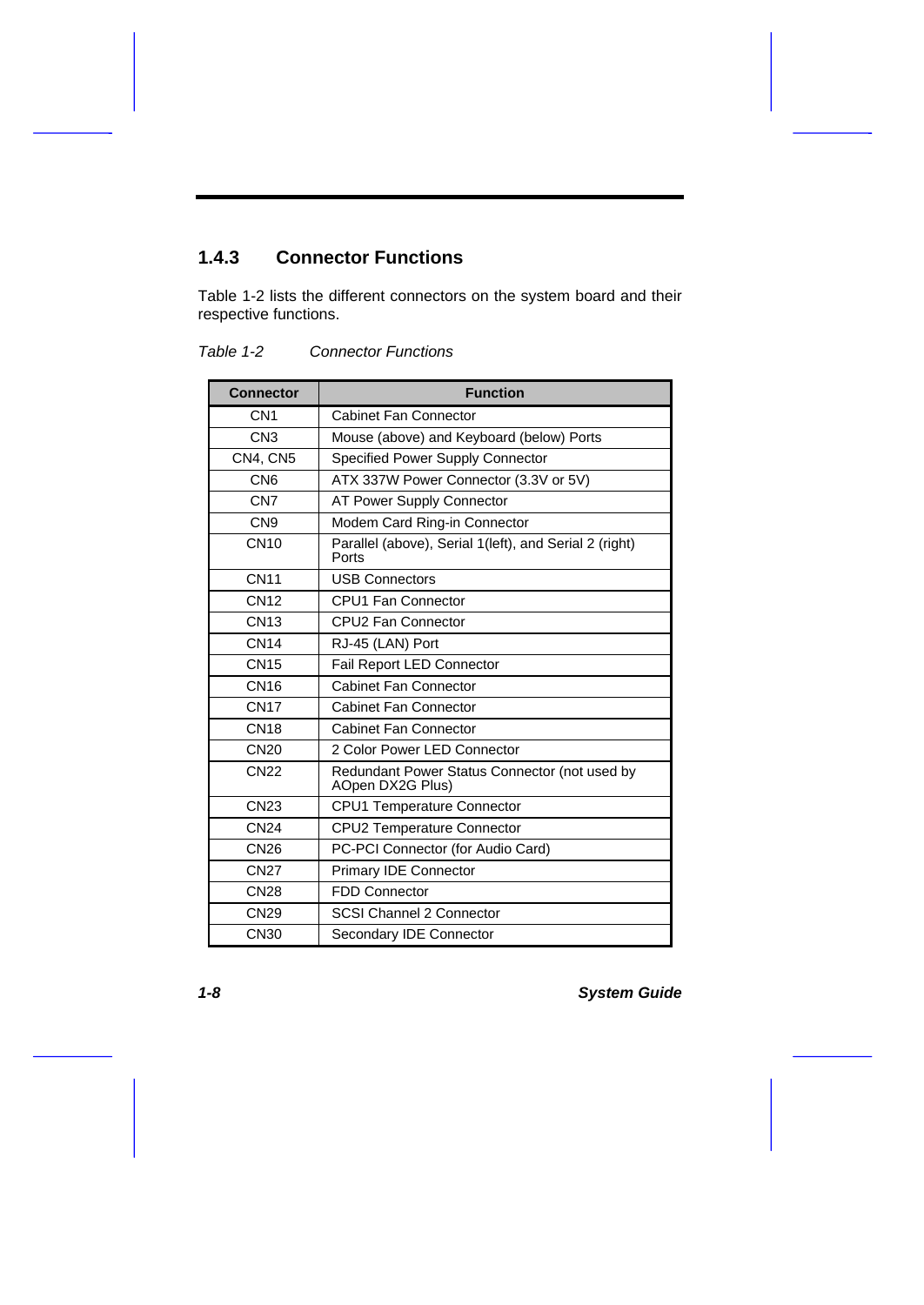| <b>Connector</b>  | <b>Function</b>                                           |
|-------------------|-----------------------------------------------------------|
| CN32              | SCSI Channel 1 Wide Connector                             |
| CN33              | <b>SCSI Channel 1 Narrow Connector</b>                    |
| CN34              | RDM LED Connector (not used by AOpen DX2G<br>Plus)        |
| CN35              | <b>External Speaker Connector</b>                         |
| CN36              | <b>Hard Disk LED Connector</b>                            |
| CN37              | <b>Hard Disk LED Connector</b>                            |
| CN38              | <b>Power Switch Connector</b>                             |
| CN39/47           | RDM/ASM Module Connector (not used by AOpen<br>DX2G Plus) |
| <b>CN40</b>       | Wake-on-LAN (WOL) Connector                               |
| CN42              | 3-pin Standby Power Connector                             |
| CN43              | <b>Hard Disk LED Connector</b>                            |
| <b>CN44</b>       | <b>Reset Button Connector</b>                             |
| CN45              | Feature Connector (Intel SMM Card)                        |
| CN <sub>46</sub>  | Door Switch Connector                                     |
| CNX <sub>19</sub> | <b>I2C Connector</b>                                      |

#### *Table 1-2 Connector Functions*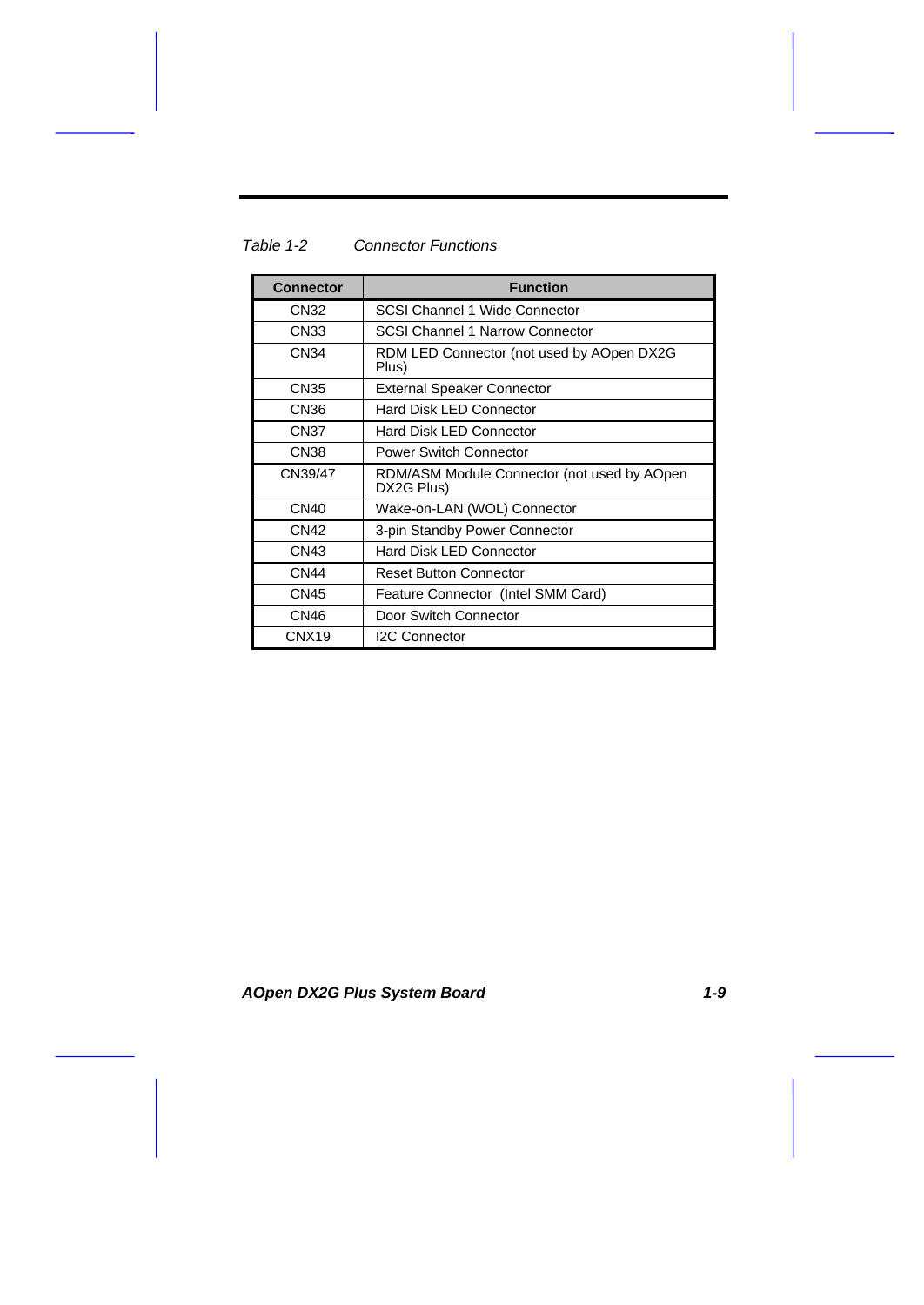# **1.5 ESD Precautions**

Always observe the following electrostatic discharge (ESD) precautions before installing a system component:

- 1. Do not remove a component from its antistatic packaging until you are ready to install it.
- 2. Wear a wrist grounding strap before handling electronic components. Wrist grounding straps are available at most electronic component stores.



*Do not attempt the procedures described in the following sections unless you are a qualified technician.*

*1-10 System Guide*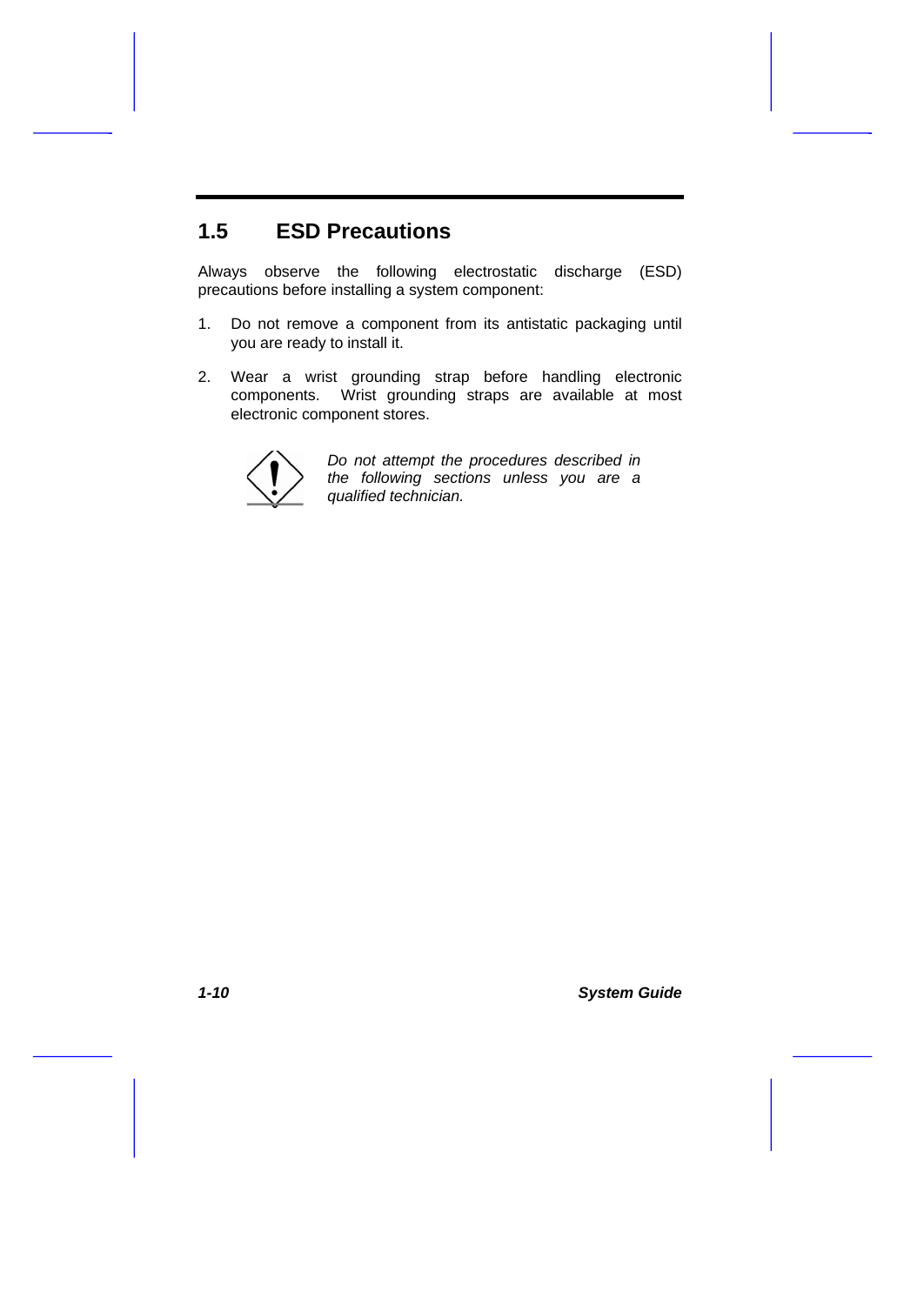# **1.6 Installing and Removing the Pentium II/III Xeon Processors**

Intel Pentium II/III Xeon CPU is a Slot 2 (SC-330) processor that uses a 330-pin single edge connector which is a bit longer that a Slot 1 processor. Other than the size, the major improvement of the Slot 2 processor is at the L2 cache. Pentium II/III Xeon processors access the L2 cache at full clock speed, up to 550MHz and possible higher frequencies, whereas a Slot 1 processor accesses the L2 at only half the CPU clock speed. This significantly boosts performance and speed.

#### **1.6.1 Installing the Retention Mechanisms**

Follow these steps to install the retention mechanisms:

1. Attach both the retention mechanisms with the joint bar. Snap-in the joint bar on both sides of each retention mechanism.



*Figure 1-3 Inserting the joint bar into the Retention Mechanisms*

2. Insert both retention mechanisms into the Slot 2 sockets. Make sure that the shafts of the retention mechanisms with a O sign are facing the external ports of the system board.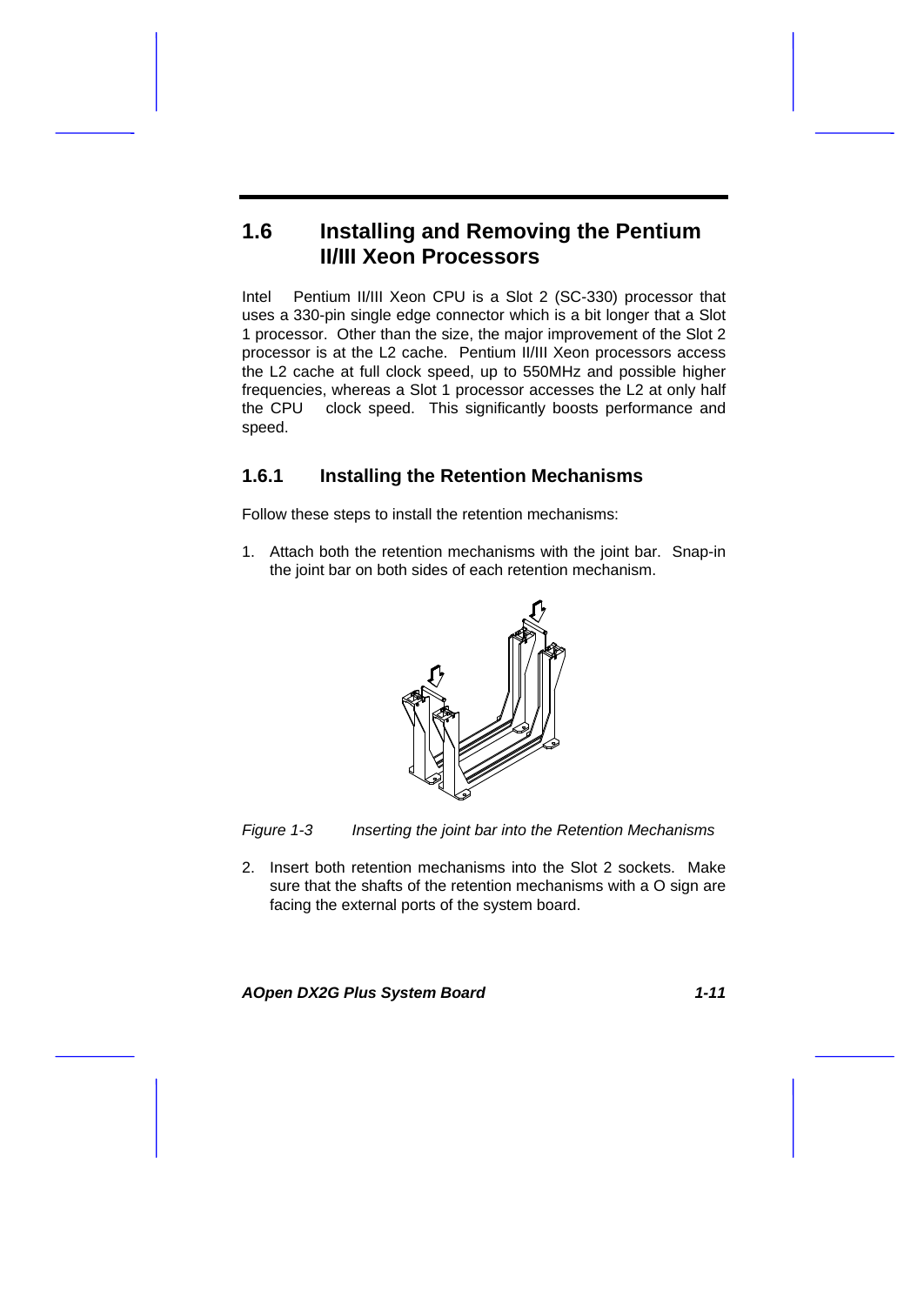3. Align the metal brace beneath the system board along the Slot 2 retention holes and secure the retention mechanisms with eight screws: six screws (see figure below) to secure the retention mechanisms and two screws afterwards, when fitting the system board to the housing.



*Figure 1-4 Installing the Retention Mechanisms*

*1-12 System Guide*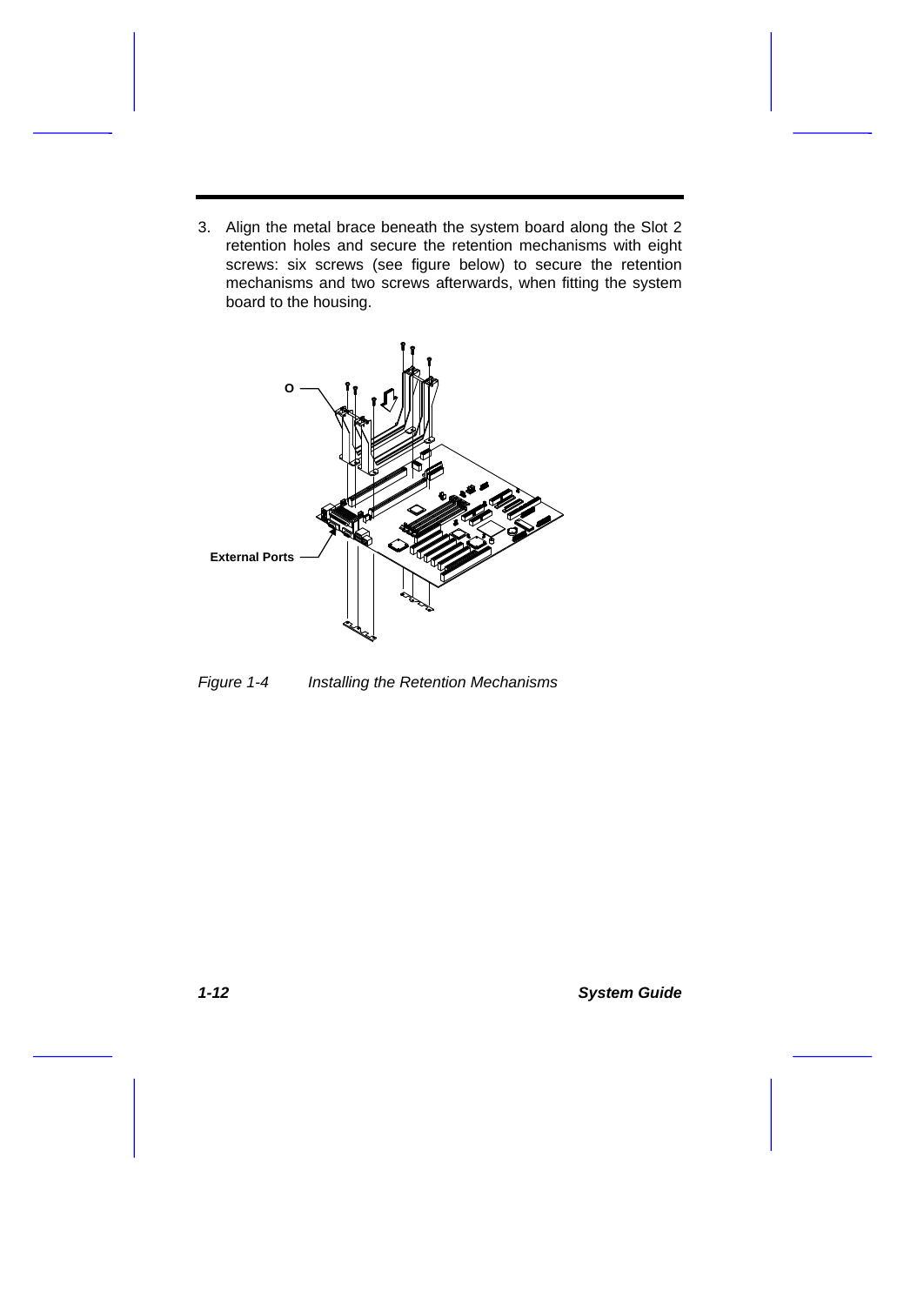# **1.6.2 Installing an Intel Pentium II/III Xeon processor**

Follow these steps to install a Pentium II/III Xeon processor:

1. Attach the fansink module to the Pentium II/III Xeon processor and secure it with four screws.





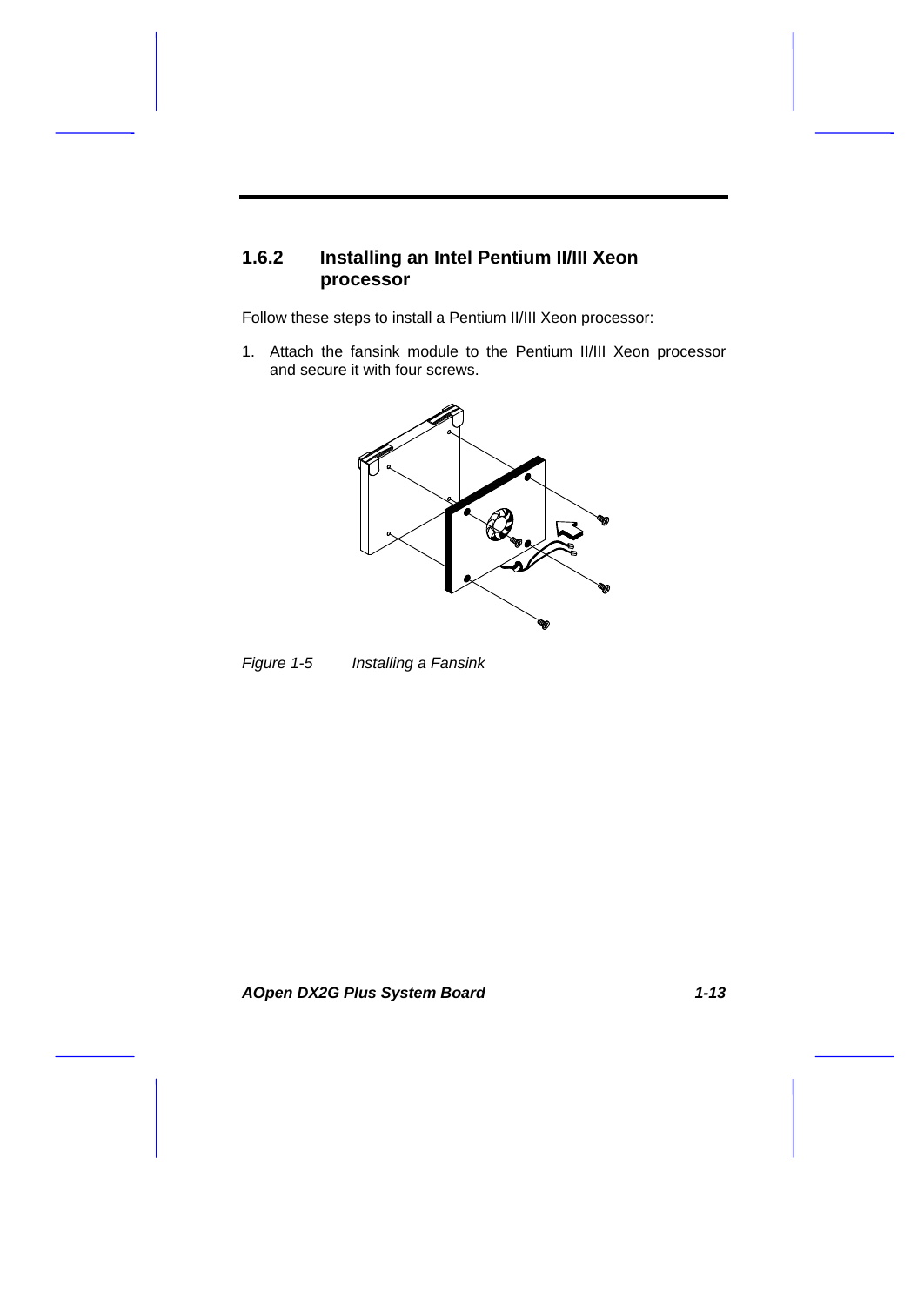2. Insert the Pentium II/III Xeon processor into an empty Slot 2 socket.



*Figure 1-6 Installing a Pentium II/III Xeon Processor*

3. Carefully press down the Pentium II/III Xeon processor until it is properly inserted into the socket.

*1-14 System Guide*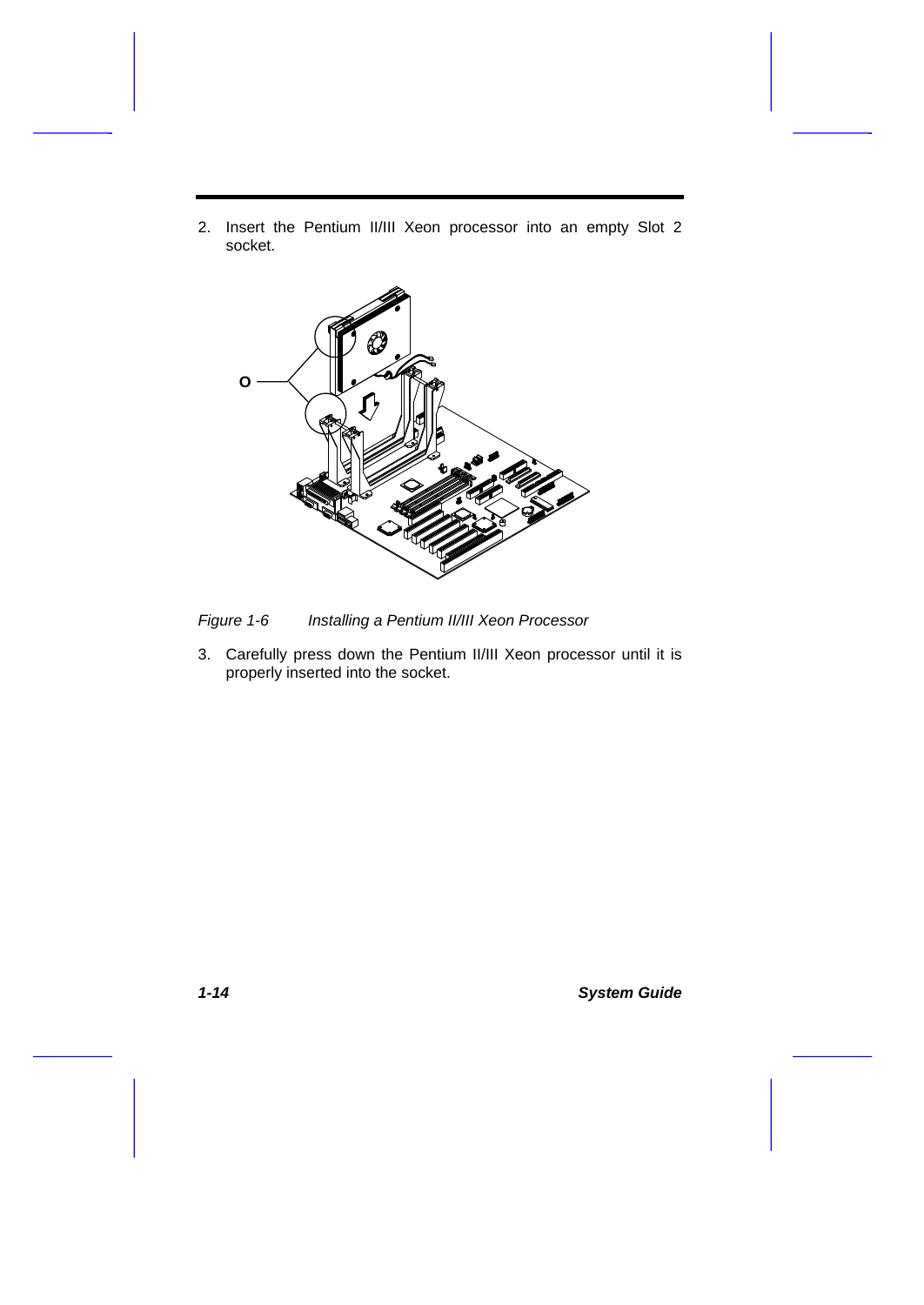4. Use the retention mechanism cover to secure the processor by pressing it down until it locks onto the retention mechanism as shown below.



*Figure 1-7 Installing a Retention Mechanism Cover*

The retention mechanism cover only fits one way. Both shafts of the retention mechanism and the retention mechanism cover have a O and a OO sign. Match the O on the cover with the O on the retention mechanism first, then hook them together and then insert the OO side onto the retention mechanism. Make sure both sides are securel clipped.

#### **1.6.3 Removing an Intel Pentium II/III Xeon processor**

Follow these steps to remove a Pentium II/III Xeon processor: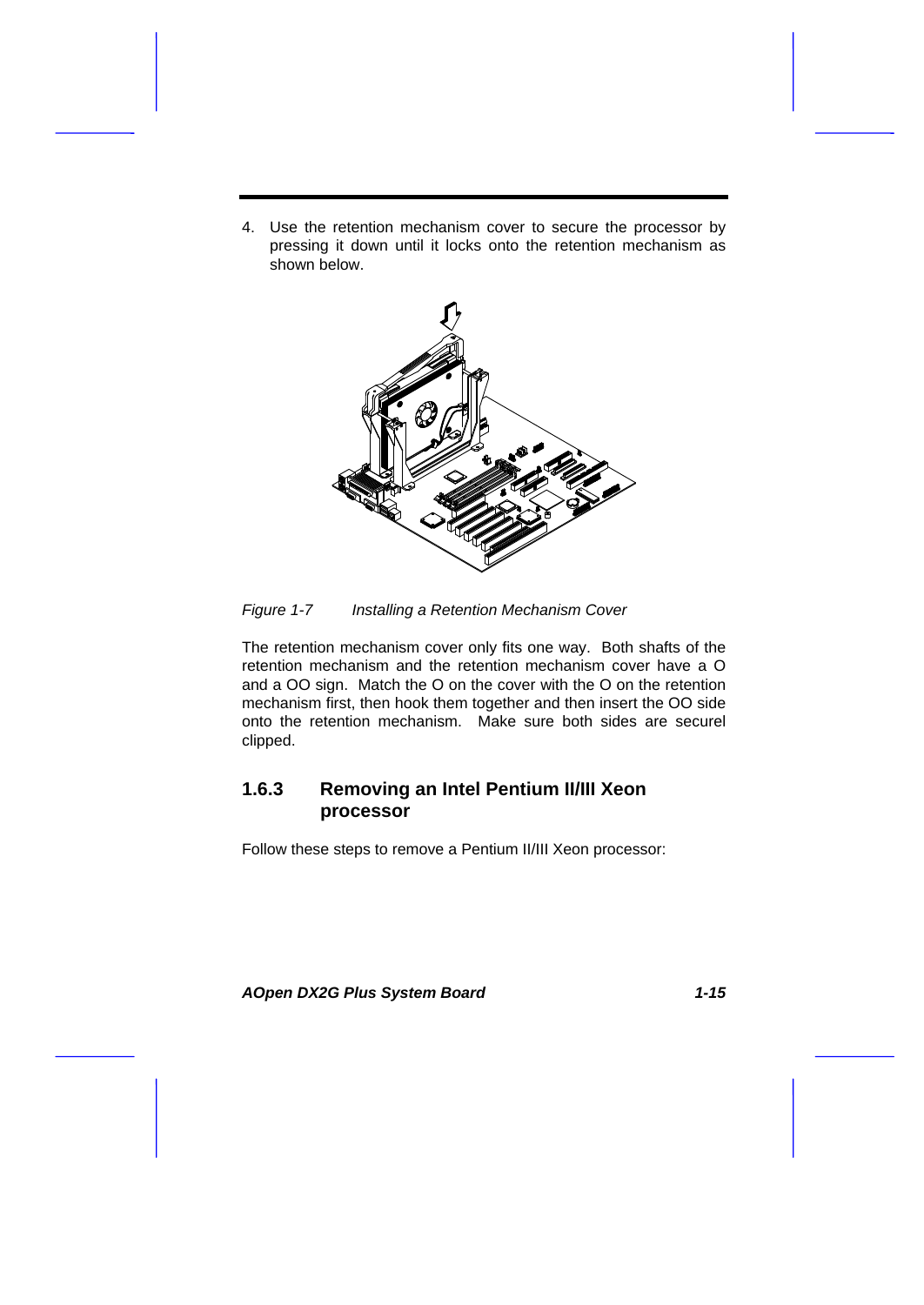1. Unclip the retention mechanism cover.



*Figure 1-8 Removing a Retention Mechanism Cover*

2. Flip up both plastic ears of the Pentium II/III Xeon processor. This procedure detaches the processor from the socket.



*Figure 1-9 Removing a Pentium II/III Xeon Processor*

3. Carefully lift up and remove the Pentium II/III Xeon processor.

*1-16 System Guide*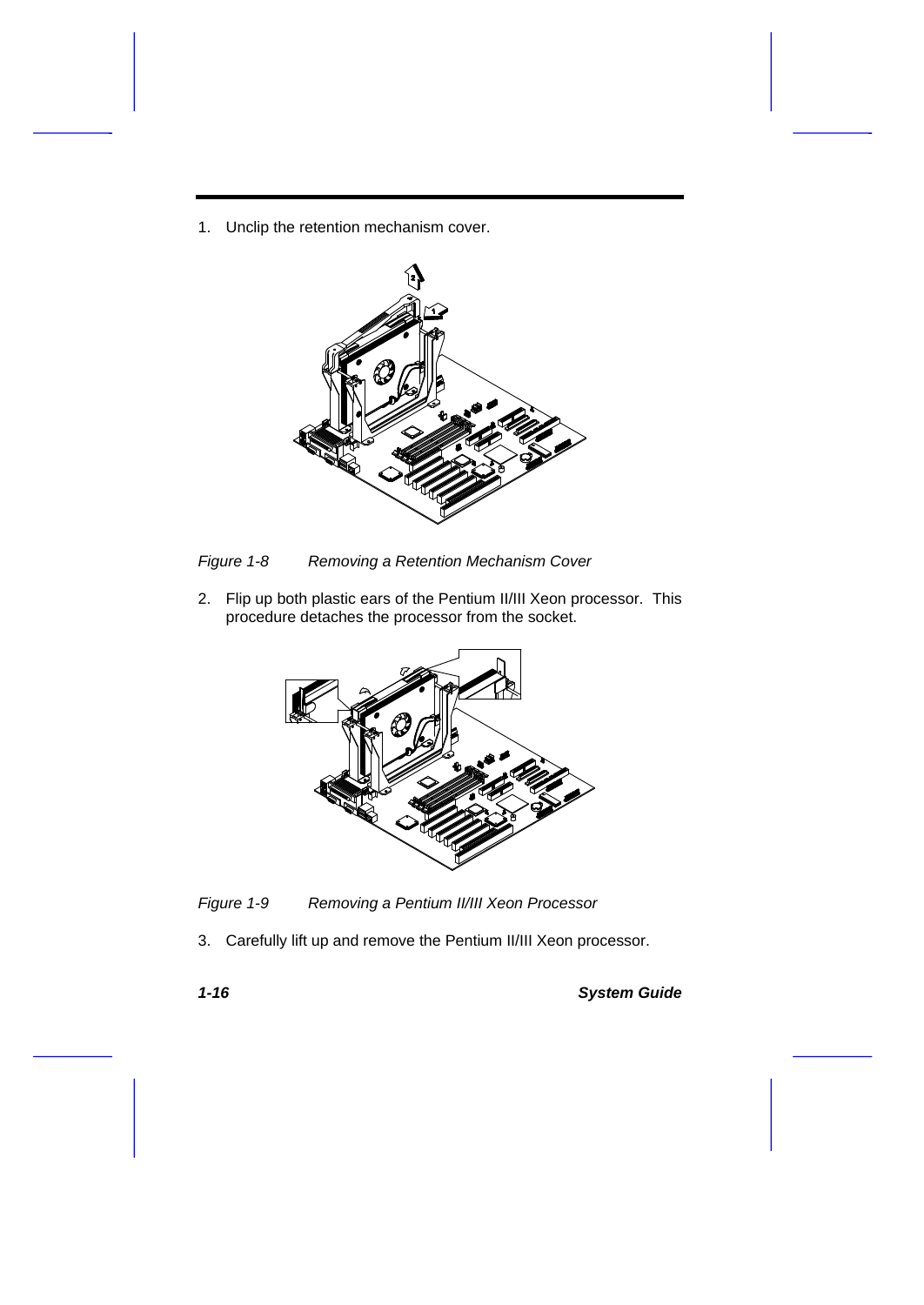#### **1.6.4 Installing and Removing the Terminator Board**

When you are not using both of the Slot 2 sockets, you must install a terminator board into the empty slot.

#### **To install a terminator board:**

- 1. Position the terminator board over the empty slot.
- 2. Carefully insert the golden fingers of the terminator board into the slot until the board fits completely.



*Figure 1-10 Installing a Terminator Board*

3. Use the retention mechanism cover to secure the terminator board by pressing it down until it locks onto the retention mechanism. See figure 1-7 for an illustration of this step.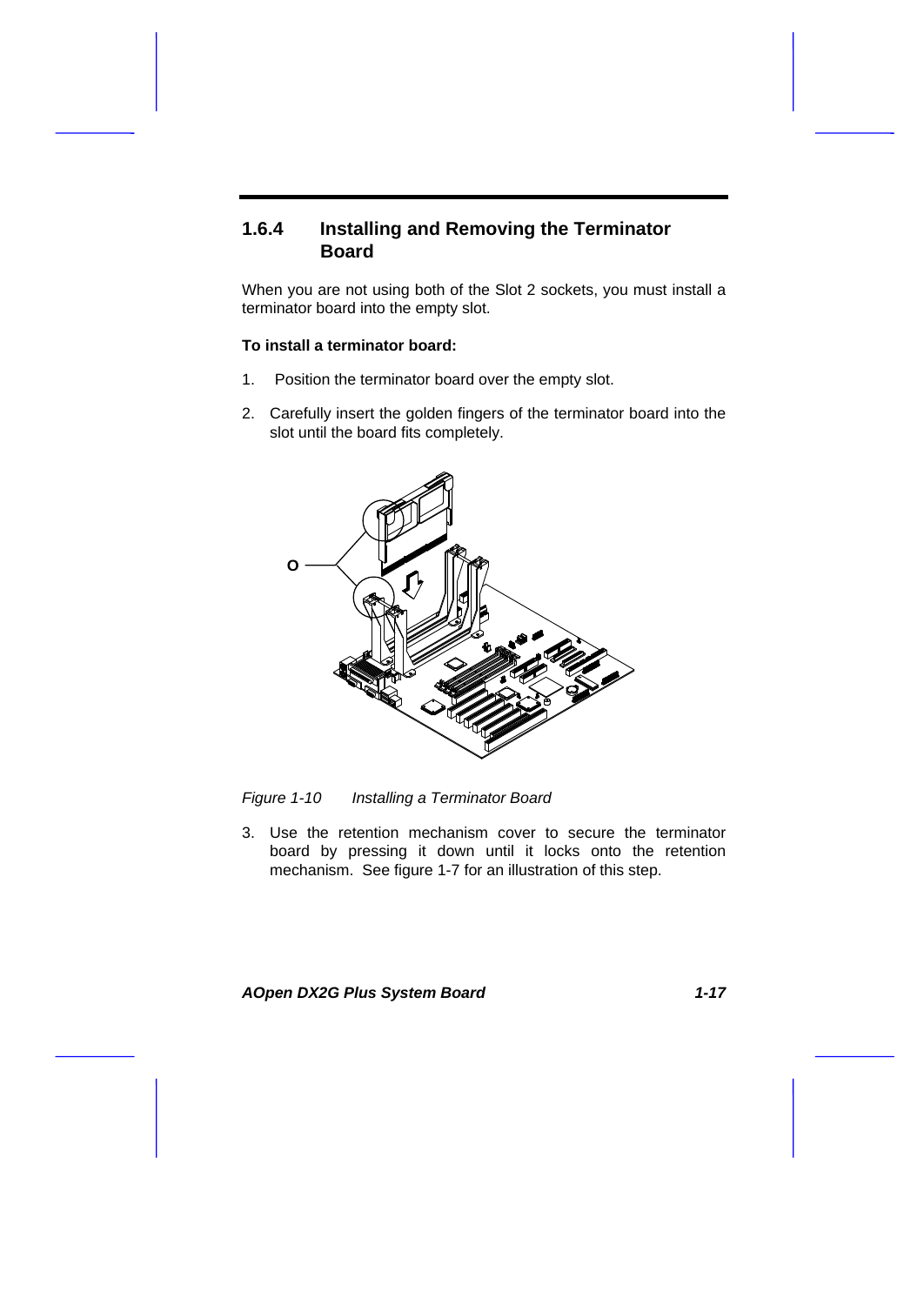The retention mechanism cover only fits one way. Both the shafts of the retention mechanism and the retention mechanism cover have a O and a OO indicator. Match the O on the cover with the O on the retention mechanism first, then hook them together and insert the OO side onto the retention mechanism, make sure both sides are securely clipped.

#### **To remove the terminator board:**

- 1. Unclip the retention mechanism cover.
- 2. Flip up both plastic ears of the terminator board. This procedure detaches the terminator board from the socket.
- 3. Lift up and remove the terminator board.

Refer to section 1.6.3 for illustrations of this procedure.

*1-18 System Guide*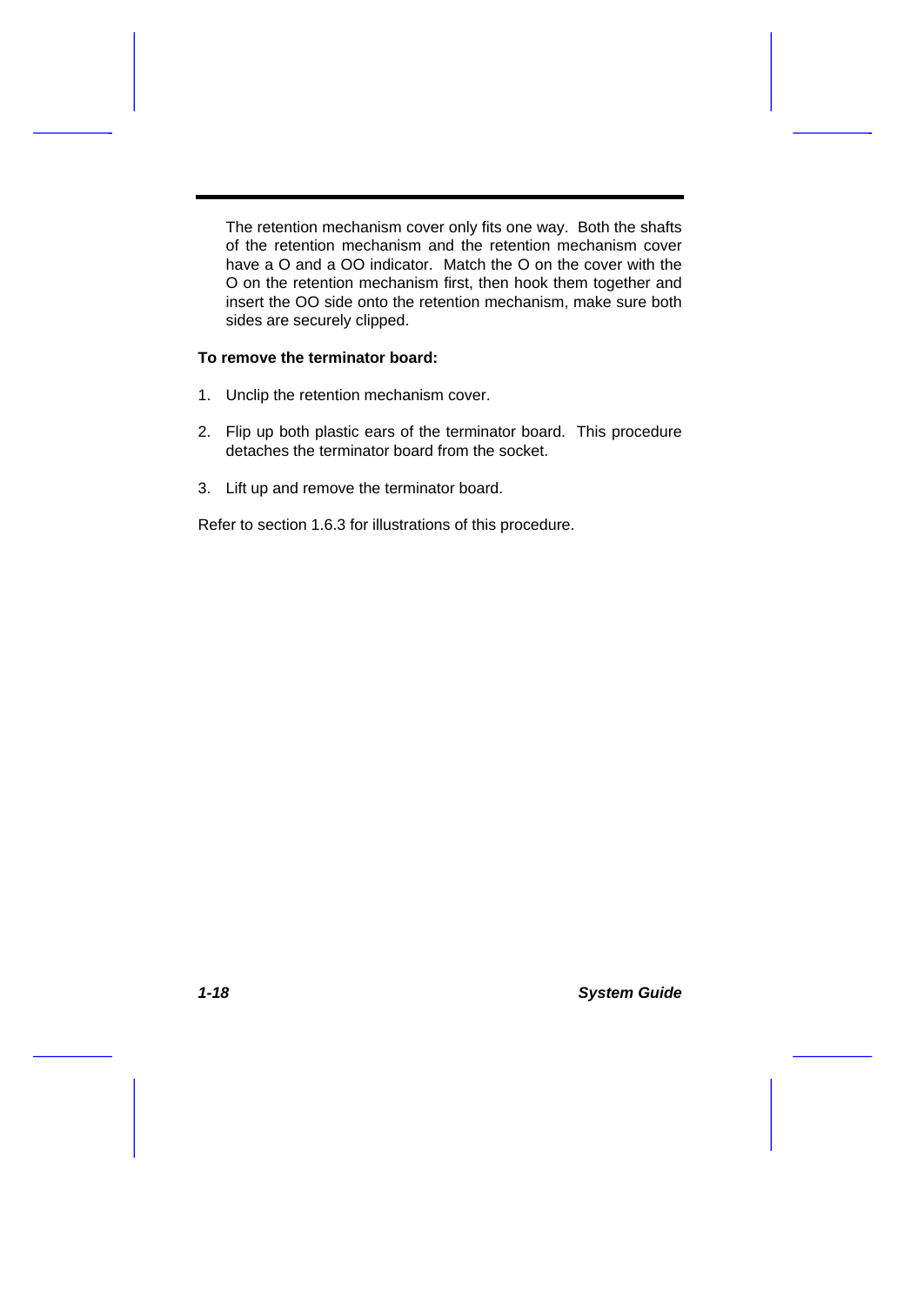# **1.7 Memory Upgrade**

The four 168-pin sockets onboard support SDRAM-type DIMMs. You may install 16-MB, 32-MB, 64-MB, 128-, 256-, or 512-MB (single and double density) DIMMs for a maximum of 2048-MB system memory.

The SDRAM DIMMs should work under 3.3 volts only; 5-volt memory devices are not supported. AOpen DX2G Plus supports both 100MHz standard and registered SDRAM. However, they cannot be used at the same time in a system. Please contact your dealer for qualified DIMM vendors.



*Do not use both 100 MHz (registered) and 66 MHz (standard/unbuffered) SDRAM together. Such a combination might cause your system to malfunction.*

Each of the DIMM sockets is independent from the others. This independence allows you to install DIMMs with different capacities to form different configurations.

### **1.7.1 Memory Configurations**

Table 1-3 lists some system memory configurations. You may combine DIMMs with various capacities to form other combinations.

| DIMM <sub>1</sub> | DIMM <sub>2</sub> | DIMM <sub>3</sub> | DIMM4 | <b>Total Memory</b> |
|-------------------|-------------------|-------------------|-------|---------------------|
| 32 MB             |                   |                   |       | 32 MB               |
| 32 MB             | 32 MB             |                   |       | 64 MB               |
| 32 MB             | 32 MB             | 32 MB             |       | 96 MB               |
| 32 MB             | 32 MB             | 32 MB             | 32 MB | 128 MB              |
| 64 MB             |                   |                   |       | 64 MB               |
| 64 MB             | 64 MB             |                   |       | 128 MB              |

*Table 1-3 Memory Configurations*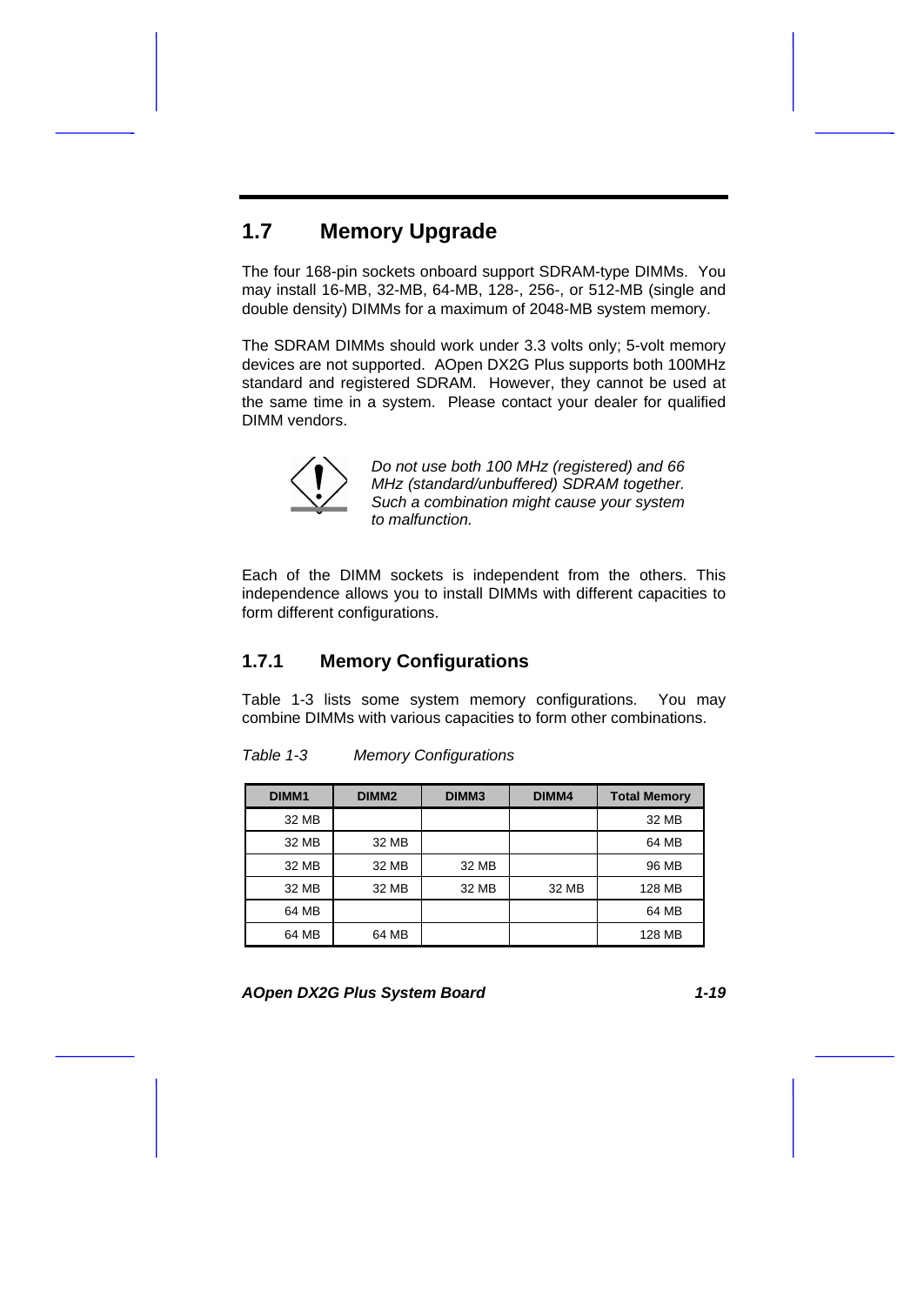| DIMM <sub>1</sub> | DIMM <sub>2</sub> | DIMM <sub>3</sub> | DIMM4  | <b>Total Memory</b> |
|-------------------|-------------------|-------------------|--------|---------------------|
| 64 MB             | 64 MB             | 64 MB             |        | 192 MB              |
| 64 MB             | 64 MB             | 64 MB             | 64 MB  | 256 MB              |
| 128 MB            |                   |                   |        | 128 MB              |
| 128 MB            | 128 MB            |                   |        | 256 MB              |
| 128 MB            | 128 MB            | 128 MB            |        | 384 MB              |
| 128 MB            | 128 MB            | 128 MB            | 128 MB | 512 MB              |
| 256 MB            |                   |                   |        | 256 MB              |
| 256 MB            | 256 MB            |                   |        | 512 MB              |
| 256 MB            | 256 MB            | 256 MB            |        | 768 MB              |
| 256 MB            | 256 MB            | 256 MB            | 256 MB | 1024 MB             |
| 512 MB            |                   |                   |        | 512 MB              |
| 512 MB            | 512 MB            |                   |        | 1024 MB             |
| 512 MB            | 512 MB            | 512 MB            |        | 1536 MB             |
| 512 MB            | 512 MB            | 512 MB            | 512 MB | 2048 MB             |

#### *Table 1-3 Memory Configurations*

#### **1.7.2 Installing a DIMM**

To install a DIMM, align it with the socket and press it down until the holding clips secure the DIMM in place.



*The DIMM socket is slotted to ensure proper installation. If you slip in a DIMM but it does not completely fit, you may have inserted it the wrong way. Reverse the orientation of the DIMM.*

*1-20 System Guide*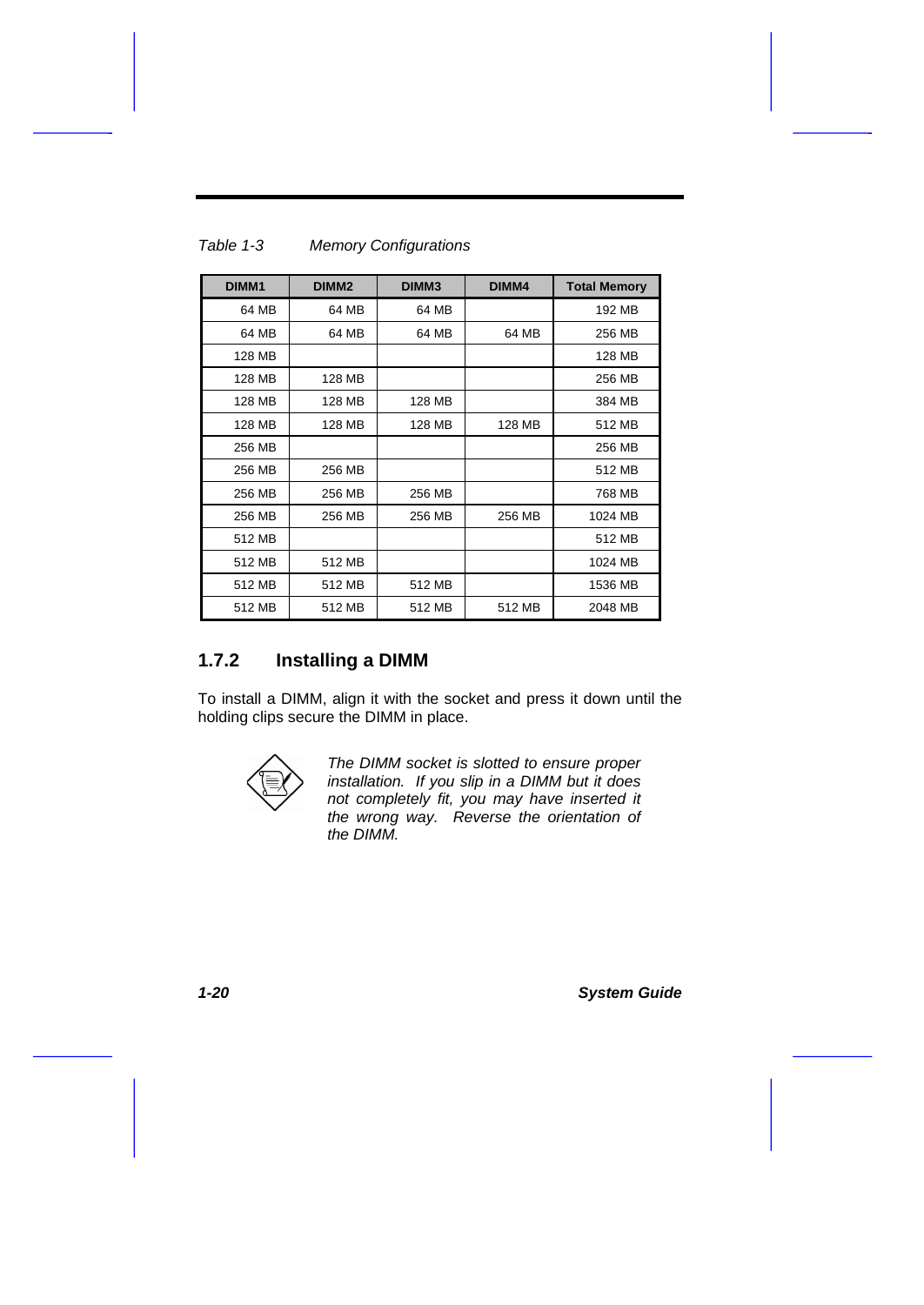

*Figure 1-11 Installing a DIMM*

## **1.7.3 Removing a DIMM**

To remove a DIMM, press the holding clips on both sides of the socket outward to release the DIMM.



*Place your forefingers on the top of the DIMM before you press the holding clips to gently disengage the DIMM from the socket.*



*Figure 1-12 Removing a DIMM*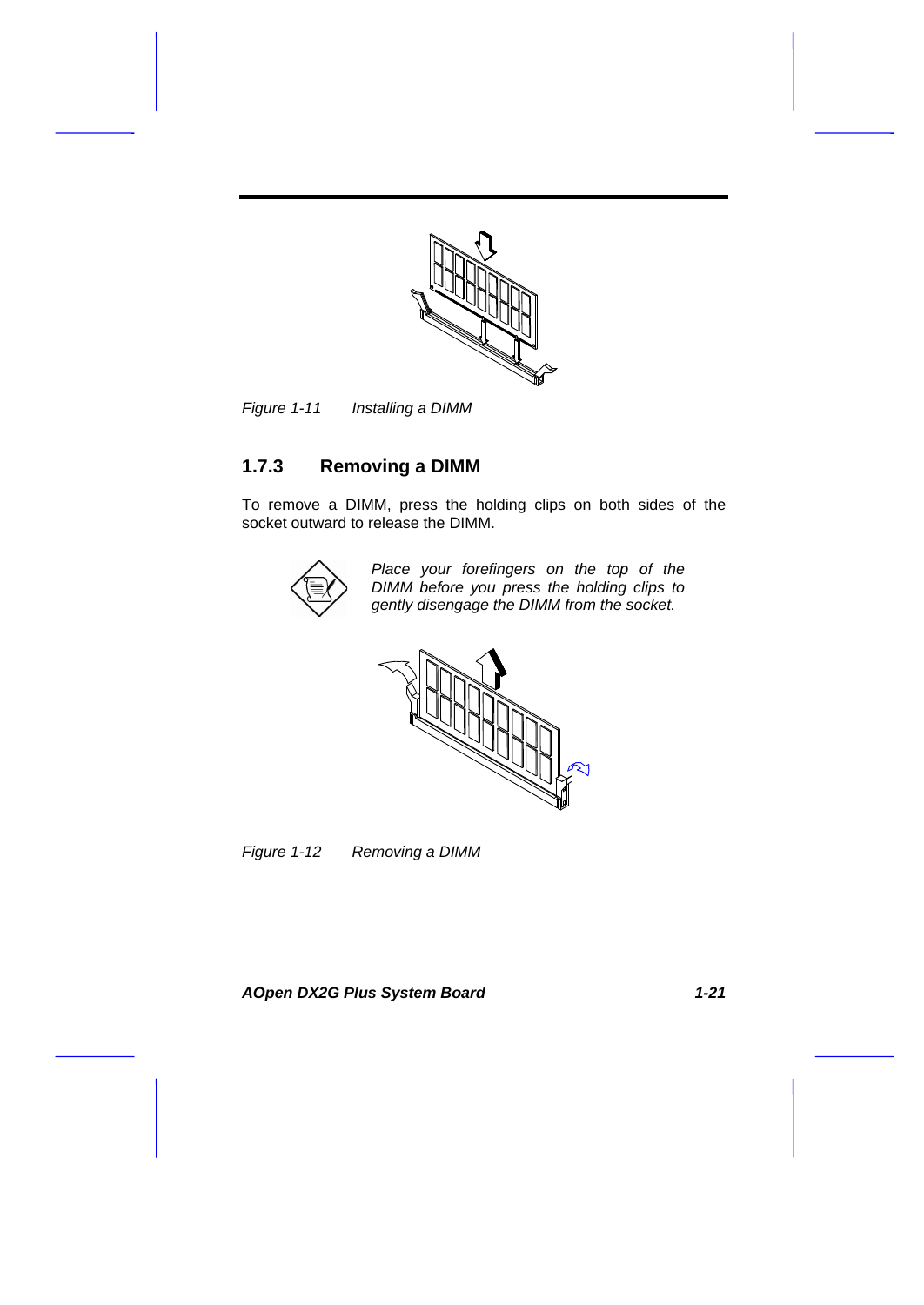# **1.7.4 Reconfiguring the System**

Reconfigure the system after installing or removing DIMMs.

Follow these steps to reconfigure the system:

- 1. Reboot the system. A memory error message appears, indicating that the total memory does not match the value stored in CMOS.
- 2. Press  $\mathbb{R}$ .
- 3. Press **ESC** twice to exit Setup and reboot the system. The system boots with the new memory configuration.

*1-22 System Guide*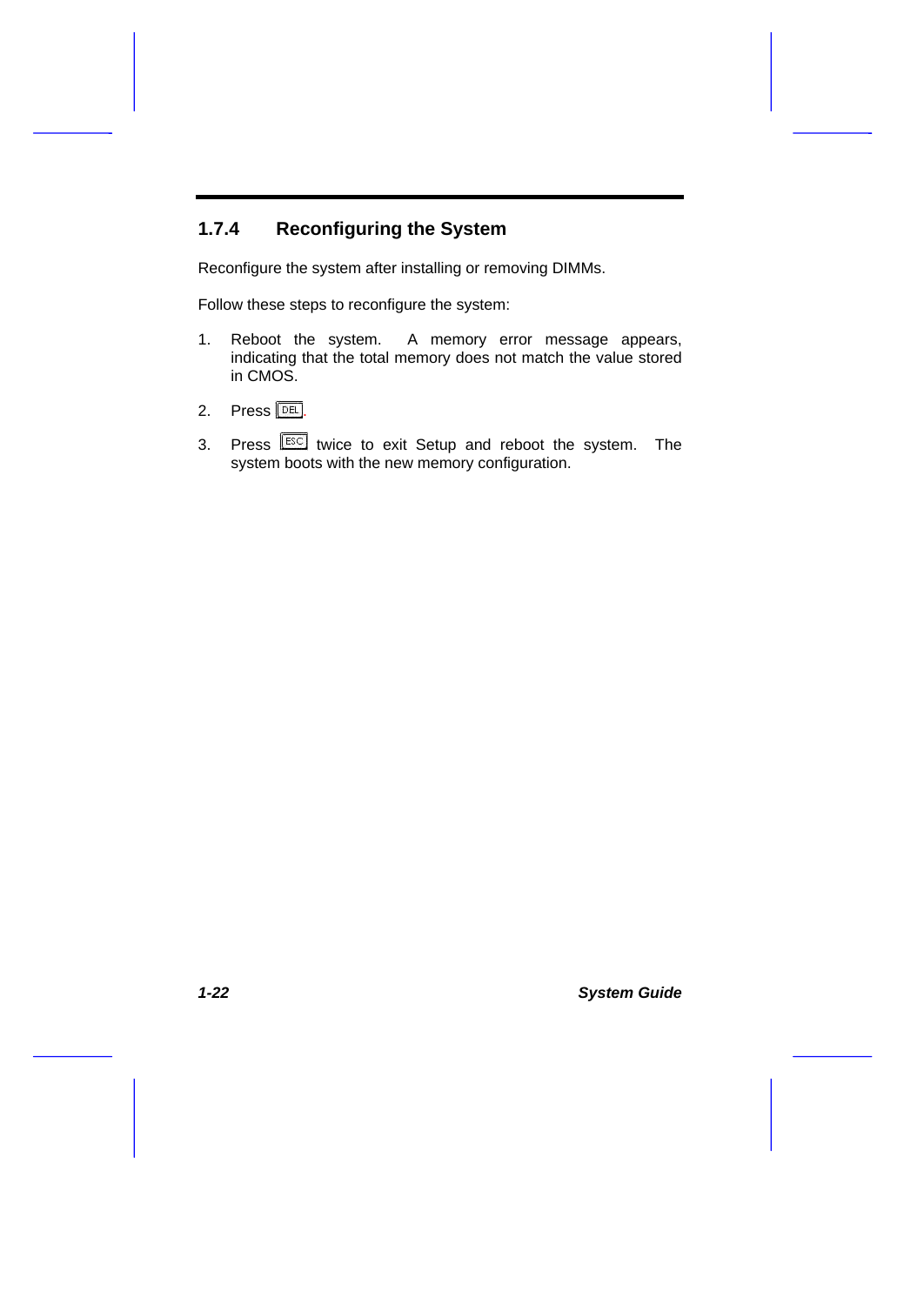# **1.8 Installing Expansion Cards**

### **1.8.1 Installing an PCI Cards**

To install PCI cards:

- 1. Locate the PCI slots on the system board.
- 2. Remove the bracket on the housing opposite an empty PCI slot.
- 3. Insert a PCI card into the slot. Make sure that the card is properly seated.
- 4. Secure the card to the housing with a screw.

When you turn on the system, BIOS automatically detects and assigns resources to the PCI devices.



*Figure 1-13 Installing a PCI Card*

#### **1.8.2 Installing ISA Cards**

Both PnP and non-PnP ISA cards require specific IRQs. When installing ISA cards, make sure that the IRQs required by these cards are not previously assigned to PCI devices to avoid resource conflicts.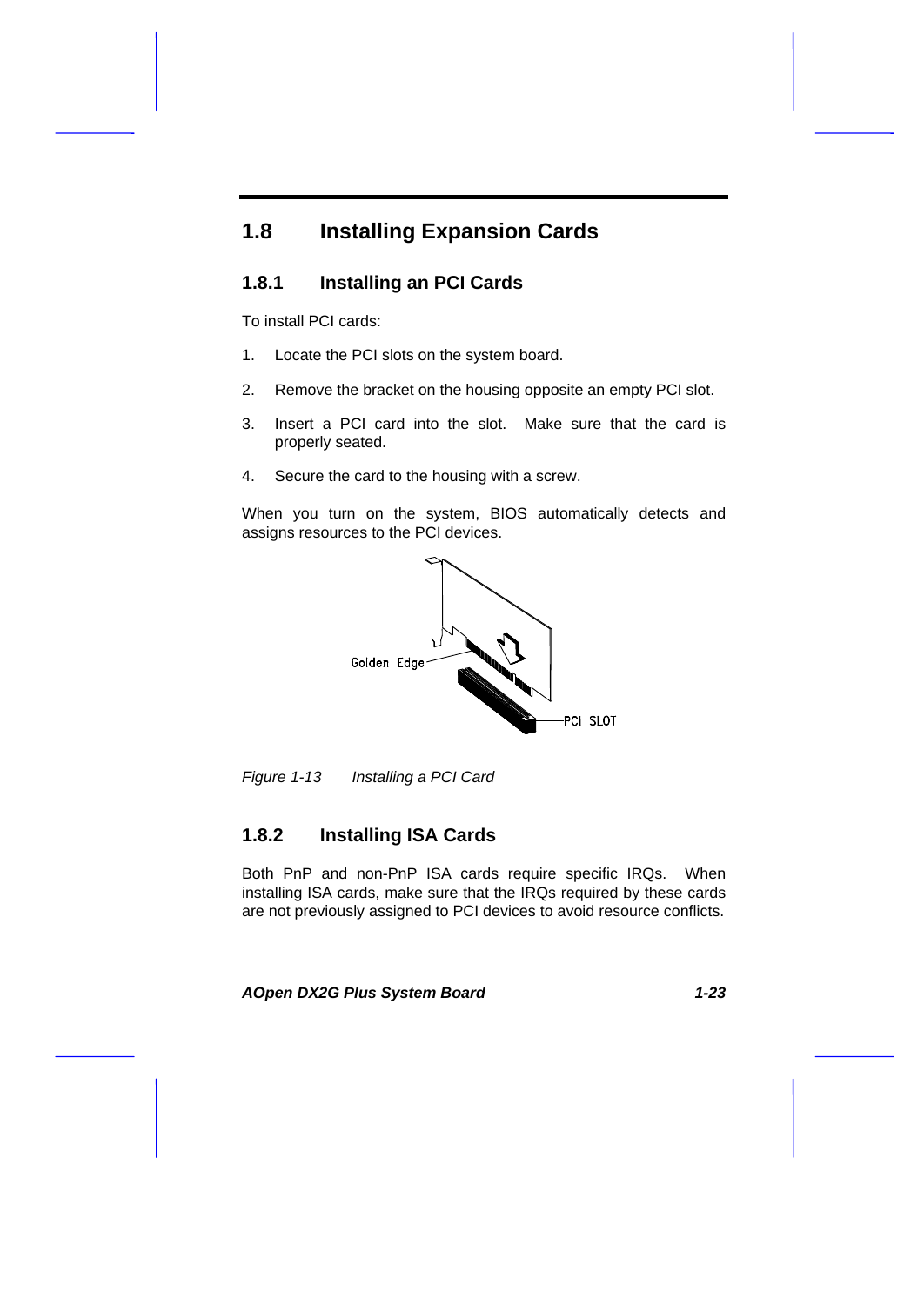Follow these steps when installing ISA cards:

- 1. Install non-PnP ISA cards.
- 2. Turn on the system.
- 3. Use the operating system to manually assign the appropriate IRQs to the cards. This ensures that BIOS will not use the resources assigned to the non-PnP ISA cards.



*BIOS detects and configures only PnP cards.*

- 4. Turn off the system.
- 5. Turn on the system. This time PnP BIOS automatically configures the PnP ISA and PCI cards with the available resources.



*Figure 1-14 Installing an ISA Card*

#### **1.8.3 Installing an AGP Card**

Follow these steps when installing an AGP card:

1. Locate the AGP slot (brown color) on the mainboard.

*1-24 System Guide*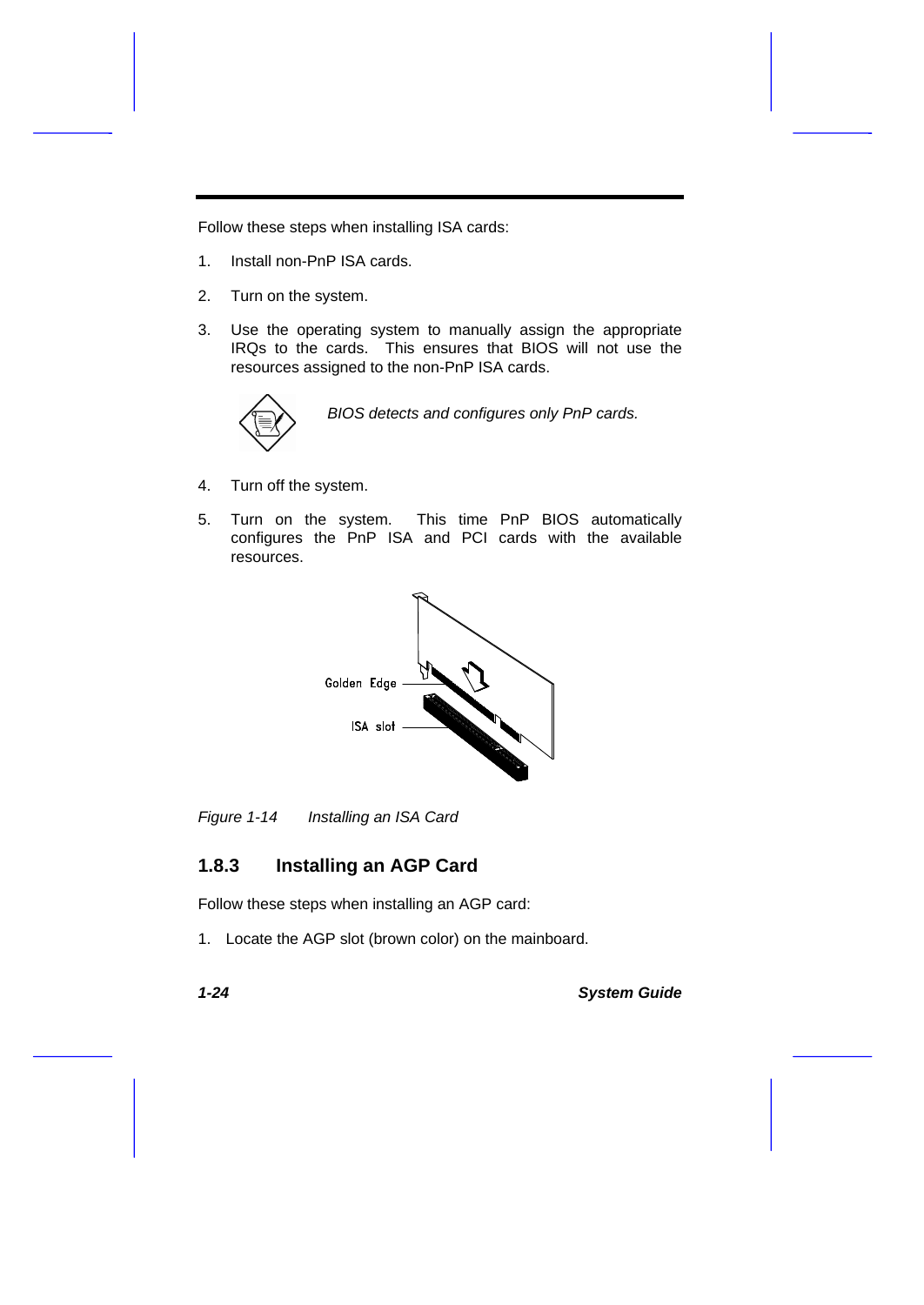2. Insert an AGP card into the slot. Make sure that the card is properly seated.



*Figure 1-15 Installing an AGP Card*

When you turn on the system, BIOS automatically detects and assigns resources to the AGP device.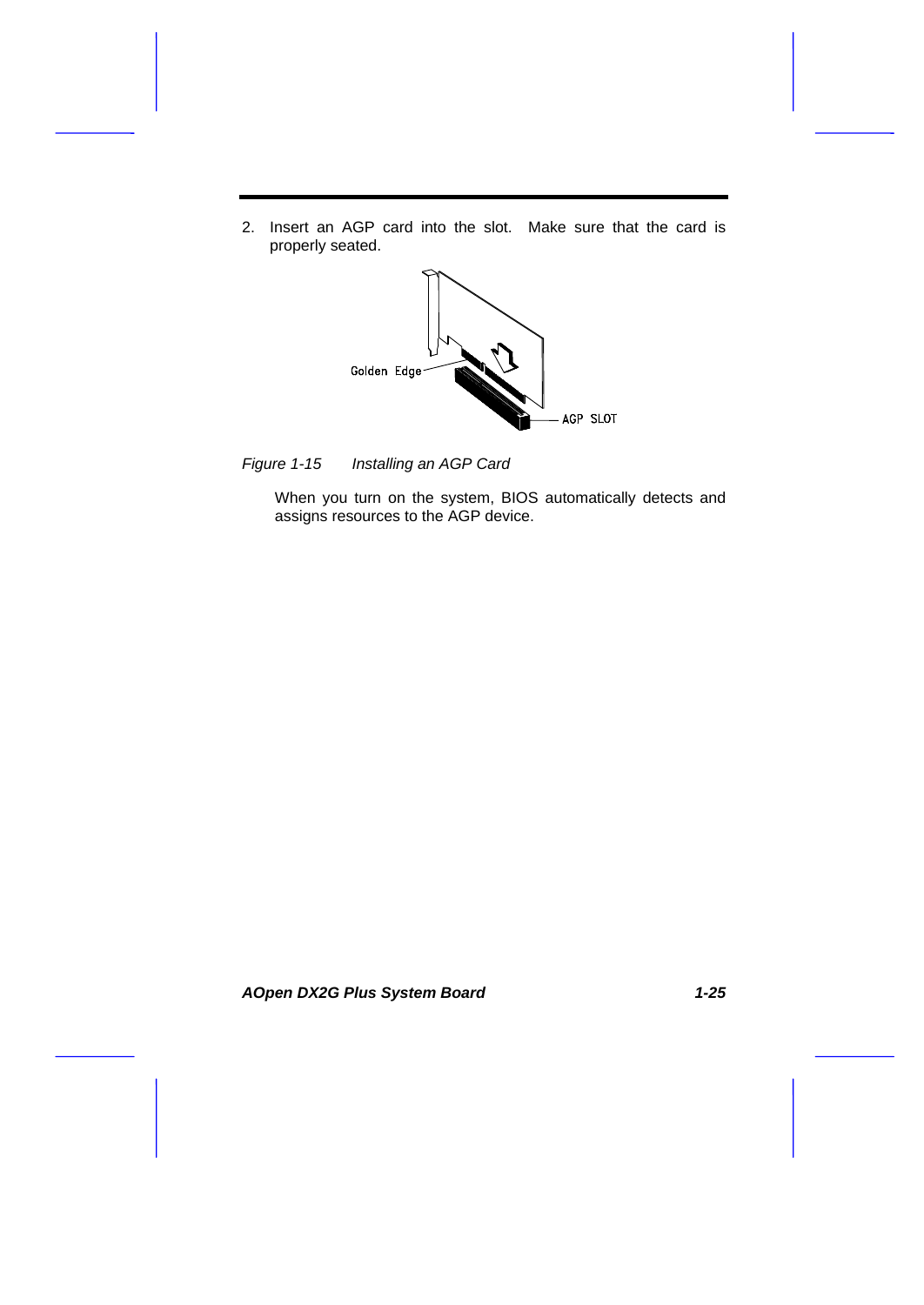# **1.9 LDCM**

Intel® LANDesk® Client Manager Version 3.3 is an application that simplifies local and network management of mobile and desktop client systems. It monitors PC health to provide local and remote alerts. It gives local and remote views of hardware and software component, even via dial-up. And it does all this through standards and industry initiatives such as Desktop Management Interface (DMI), Simple Network Management Protocol (SNMP) and the Wired for Management (WfM) Initiative.

This release is pre-installed on Original Equipment Manufacturers (OEMs) PCs and is designed to lower the cost of PC ownership while providing greater control and flexibility to systems administrators.

#### **Key features**

Wired for Management Baseline Version 2.0 compliance.

Remote wake-up

Remote dial-up

Dynamic mobile devices

International languages

Real-time monitoring and alerting of hard drive, memory, fan, power supply and temperature.

DMI v2.0-based local and remote client management.

SNMP Trap generation for enterprise alerting.

Certificate-based authentication for enhanced security.

Software Development Kit (SDK) for OEM customization.

*1-26 System Guide*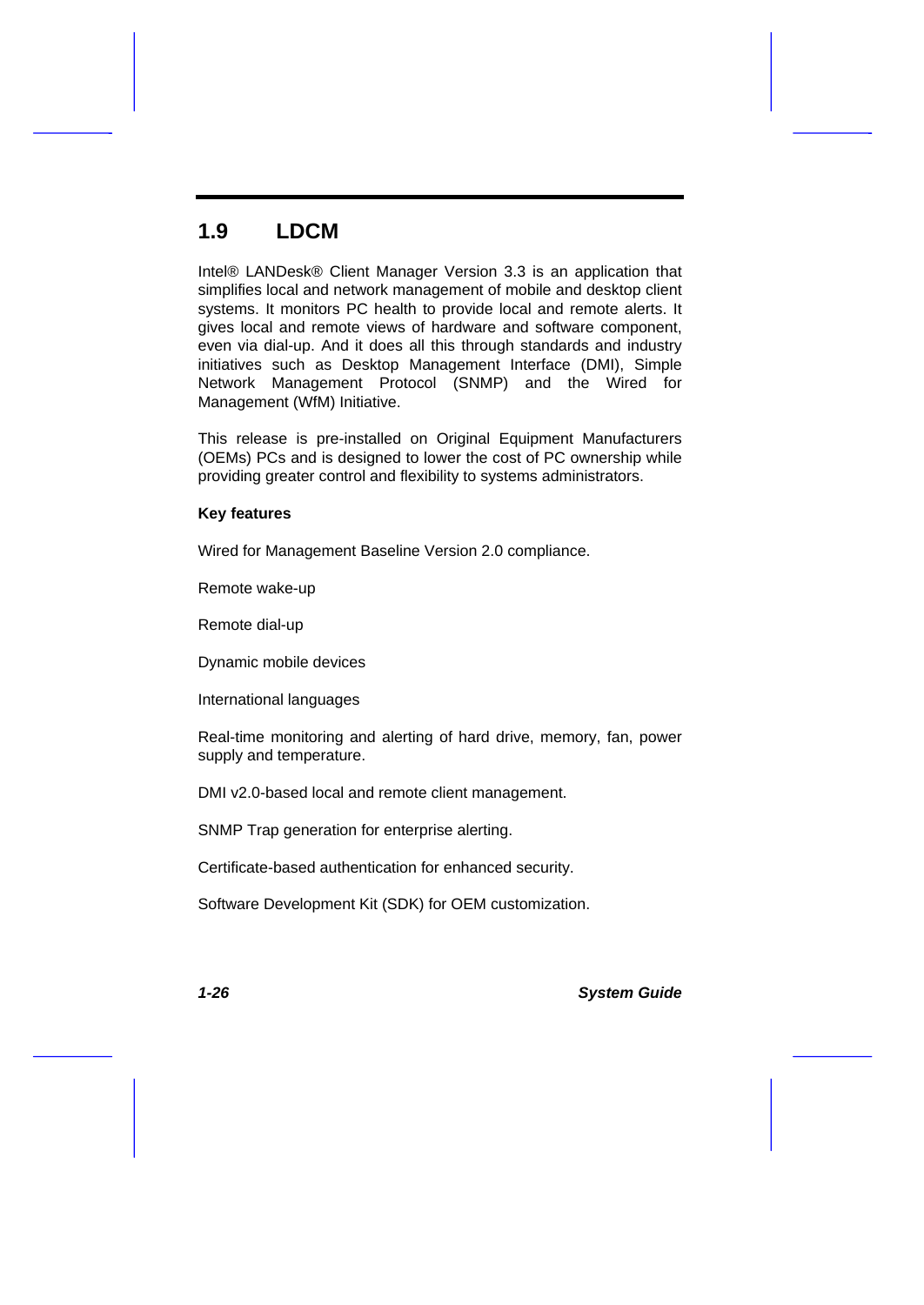# **1.10 Error Messages**

Do not continue using the computer if you receive an error message of any type. Note the message and take corrective action. This section explains the different types of error messages and corresponding corrective measures.

There are two general types of error messages:

- **Software**
- **System**

#### **1.10.1 Software Error Messages**

Software error messages are returned by your operating system or application. These messages typically occur after you boot the operating system or when you run your applications. If you receive this type of message, consult your application or operating system manual for help.

#### **1.10.2 System Error Messages**

A system error message indicates a problem with the computer itself. A message of this type normally appears during POST (Power-On Self-Test), before the operating system prompt appears.

Table 1-4 lists possible system error messages.

*Table 1-4 System Error Messages*

| <b>Message</b>             | <b>Action</b>                                          |
|----------------------------|--------------------------------------------------------|
| <b>CMOS Battery Bad</b>    | Replace the lithium battery or<br>contact your dealer. |
| <b>CMOS Checksum Error</b> | Run Setup <sup>*</sup> .                               |

Press **DEFT** during POST to enter the BIOS Setup screen.

*AOpen DX2G Plus System Board 1-27*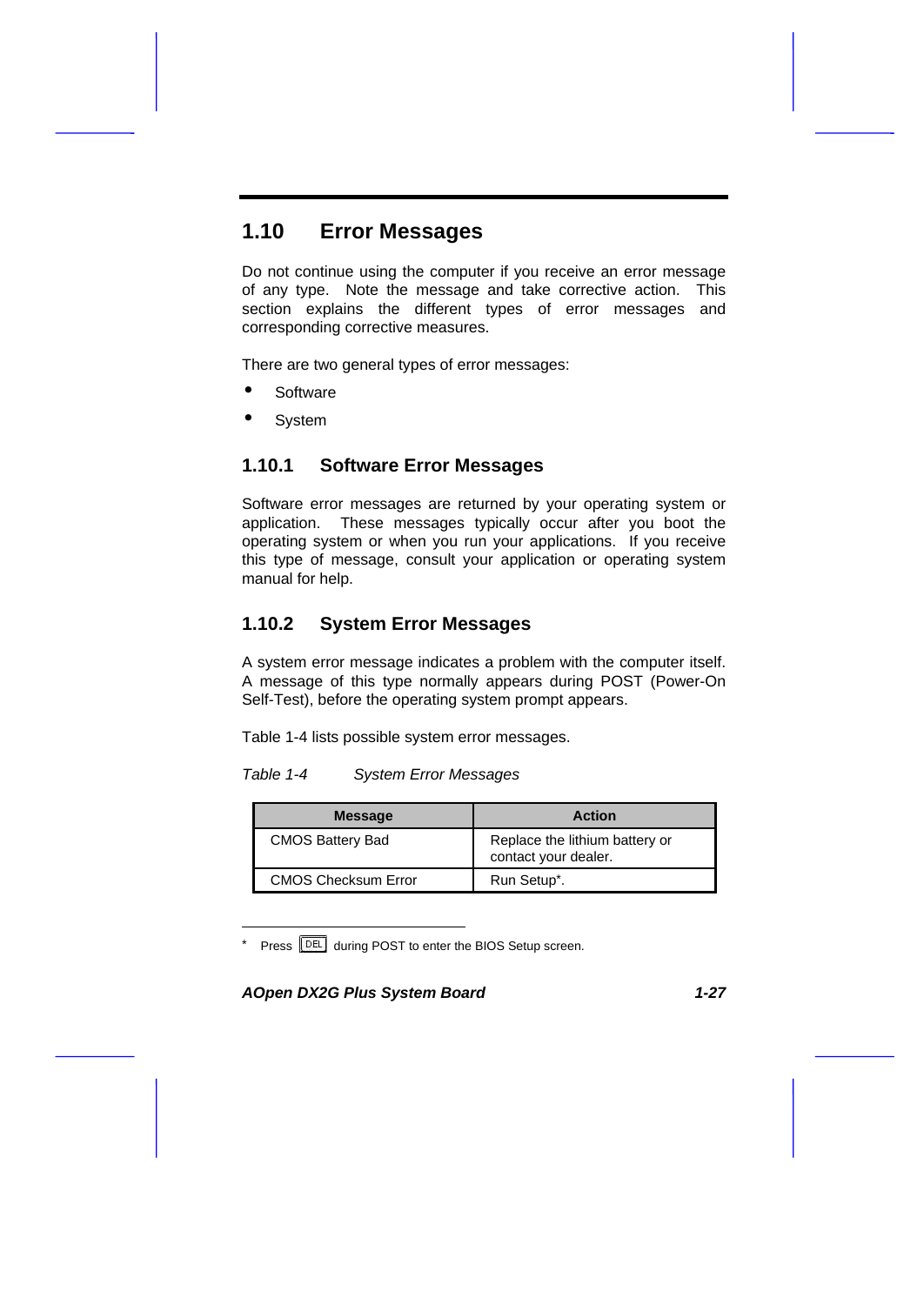# *Table 1-4 System Error Messages*

| <b>Message</b>                                                                             | <b>Action</b>                                                                               |
|--------------------------------------------------------------------------------------------|---------------------------------------------------------------------------------------------|
| CPU BIOS Update Code<br>Mismatch                                                           | Contact your dealer.                                                                        |
| Diskette Drive Controller Error<br>or Not Installed Floppy Disk<br><b>Controller Error</b> | Check and connect the floppy<br>cable on both floppy drive and<br>system board end.         |
| Diskette Drive Error                                                                       | Check the CMOS settings in<br>Setup <sup>*</sup> and the floppy drive cable<br>connections. |
| Diskette Drive A Type<br>Mismatch Floppy Drive A Error                                     | Run Setup* and select the proper<br>floppy drive type.                                      |
| Diskette Drive B Type<br>Mismatch Floppy Drive B Error                                     | Run Setup* and select the proper<br>floppy drive type.                                      |
| <b>ECC Facility Fail</b>                                                                   | DIMM might be bad. Contact<br>your dealer.                                                  |
| <b>Equipment Configuration Error</b>                                                       | Modify memory configuration to<br>conform to one of the<br>configurations in Table 1-3.     |
| <b>Expansion ROM Allocation</b><br>Failed                                                  | Contact your dealer.                                                                        |
| <b>Hard Disk Controller Error</b>                                                          | Run Setup* or check the hard disk<br>cable connection.                                      |
| Hard Disk 0 Error IDE Primary<br><b>Channel Master Drive Error</b>                         | Check all cable connections.<br>Replace hard disk.                                          |
| <b>IDE Primary Channel Slave</b><br>Drive Error                                            | Check all cable connections.<br>Replace hard disk.                                          |
| Hard Disk 1 Error IDE<br>Secondary Channel Master<br>Drive Error                           | Check all cable connections.<br>Replace hard disk.                                          |
| <b>IDE Secondary Channel Slave</b><br>Drive Frror                                          | Check all cable connections.<br>Replace hard disk.                                          |

\* Press **DEET** during POST to enter the BIOS Setup screen.

*1-28 System Guide*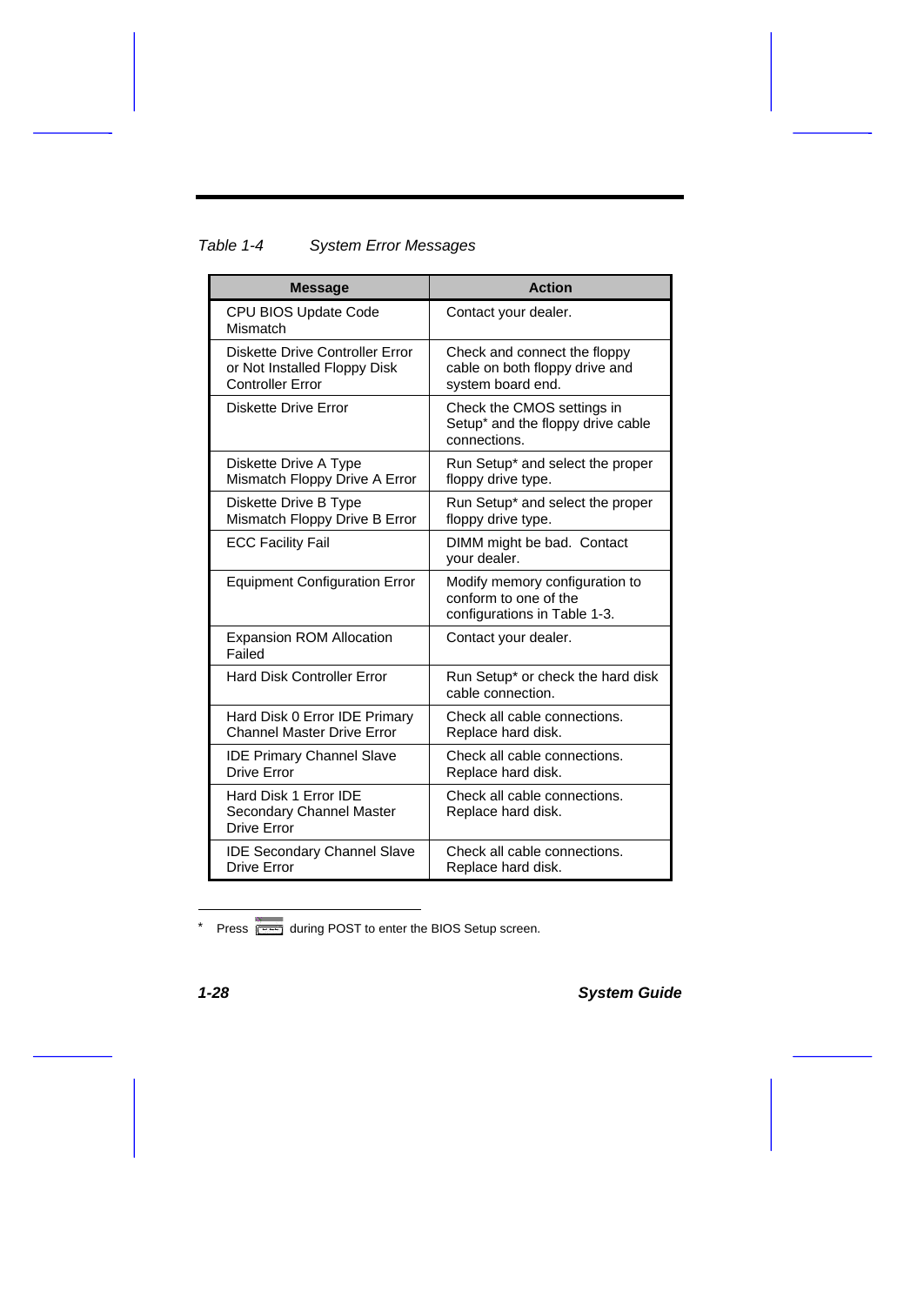| <b>Message</b>                                                        | <b>Action</b>                                                                                                         |
|-----------------------------------------------------------------------|-----------------------------------------------------------------------------------------------------------------------|
| Hard Disk 0 Extended Type<br>Error                                    | Run Setup*.                                                                                                           |
| Hard Disk 1 Extended Type<br>Error                                    | Run Setup*.                                                                                                           |
| <b>IRQ Setting Error</b>                                              | Run Setup* to make sure there is<br>no IRQ device conflict.                                                           |
| I/O Parity Error                                                      | Contact your dealer.                                                                                                  |
| I/O Resource Conflict(s)                                              | Check ISA add-on card, serial<br>port, and parallel port to make<br>sure there is no IRQ and I/O<br>address conflict. |
| I2C Interface or Device(s)<br>Error, System Halt                      | Shut down and disconnect the<br>power cable or contact your<br>dealer.                                                |
| PS/2 Keyboard Error or No<br><b>Keyboard Connected</b>                | Check and connect the keyboard<br>to the system unit.                                                                 |
| PS/2 Keyboard Interface Error                                         | Replace the keyboard or contact<br>your dealer.                                                                       |
| PS/2 Pointing Device Error                                            | Check and connect pointing<br>device connection.                                                                      |
| PS/2 Pointing Device Interface<br>Error                               | Run Setup and check pointing<br>device.                                                                               |
| Memory Error at:<br>MMMM:SSSS:OOO<br>(W:XXXX, R:YYYY)                 | Check DIMMs on the system<br>board. Contact your dealer.                                                              |
| where:<br>M: MB, S: Segment,<br>O: Offset.<br>X/Y: write/read pattern |                                                                                                                       |

### *Table 1-4 System Error Messages*

\* Press **DEET** during POST to enter the BIOS Setup screen.

*AOpen DX2G Plus System Board 1-29*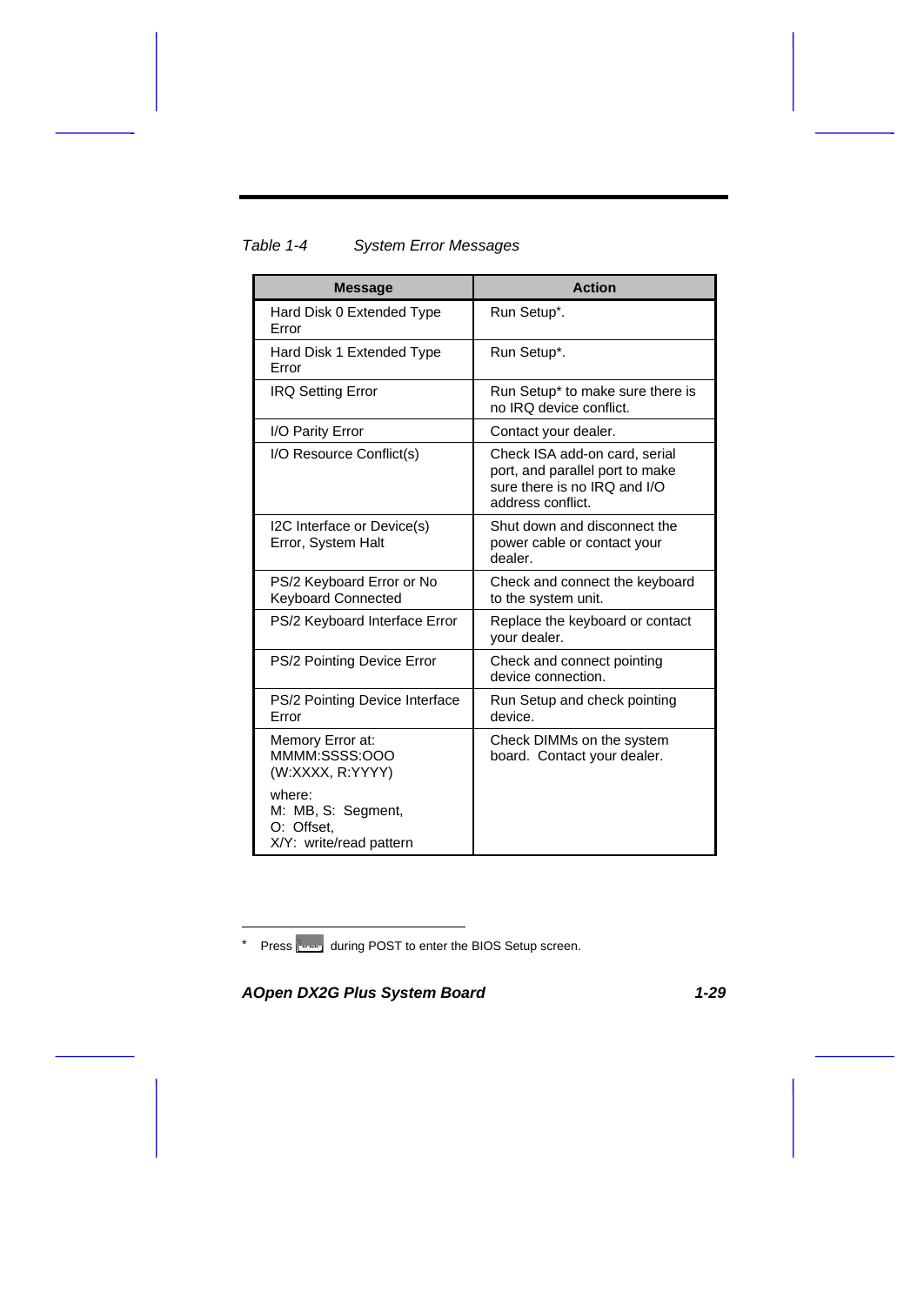### *Table 1-4 System Error Messages*

| <b>Message</b>                                    | <b>Action</b>                                                                                                                             |
|---------------------------------------------------|-------------------------------------------------------------------------------------------------------------------------------------------|
| Memory Resource Conflict(s)                       | Check ISA add-on card.                                                                                                                    |
| Memory Size Mismatch<br><b>CPU Clock Mismatch</b> | Check the memory size based on<br>the system specifications. Run<br>Setup*. If the message<br>reappears, ask for technical<br>assistance. |
| <b>NVRAM Checksum Error</b>                       | Contact your dealer.                                                                                                                      |
| <b>Onboard Pointing Device</b><br>Interface Error | Replace the pointing device or<br>contact your dealer.                                                                                    |
| <b>Real Time Clock Error</b>                      | Run Setup and set the time and<br>date.                                                                                                   |
| <b>RAM Parity Error</b>                           | Contact your dealer.                                                                                                                      |
| 64K System Management<br>Memory Bad               | Contact your dealer.                                                                                                                      |
| <b>SMRAM Not Exist</b>                            | Contact your dealer.                                                                                                                      |
| Press Esc to turn off NMI, any<br>key to reboot   | Press <b>Figure</b> to disregard the NMI<br>error.                                                                                        |
|                                                   | Press any other key to reboot the<br>system. If this happens<br>repeatedly contact your dealer.                                           |

*1-30 System Guide*

<sup>\*</sup> Press **DEL** during POST to enter the BIOS Setup screen.